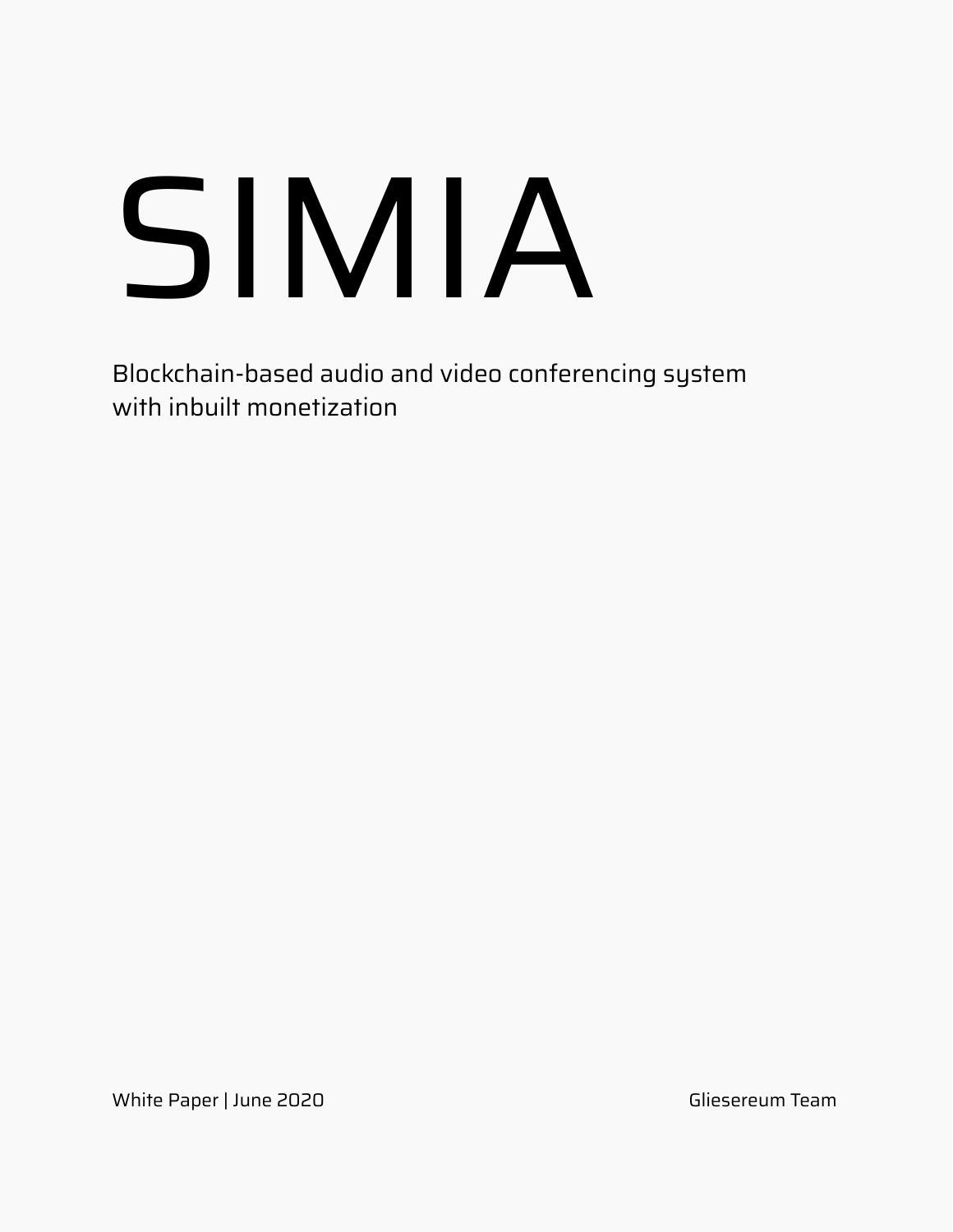## built to monetize expert knowledge overcoming geographical limitations

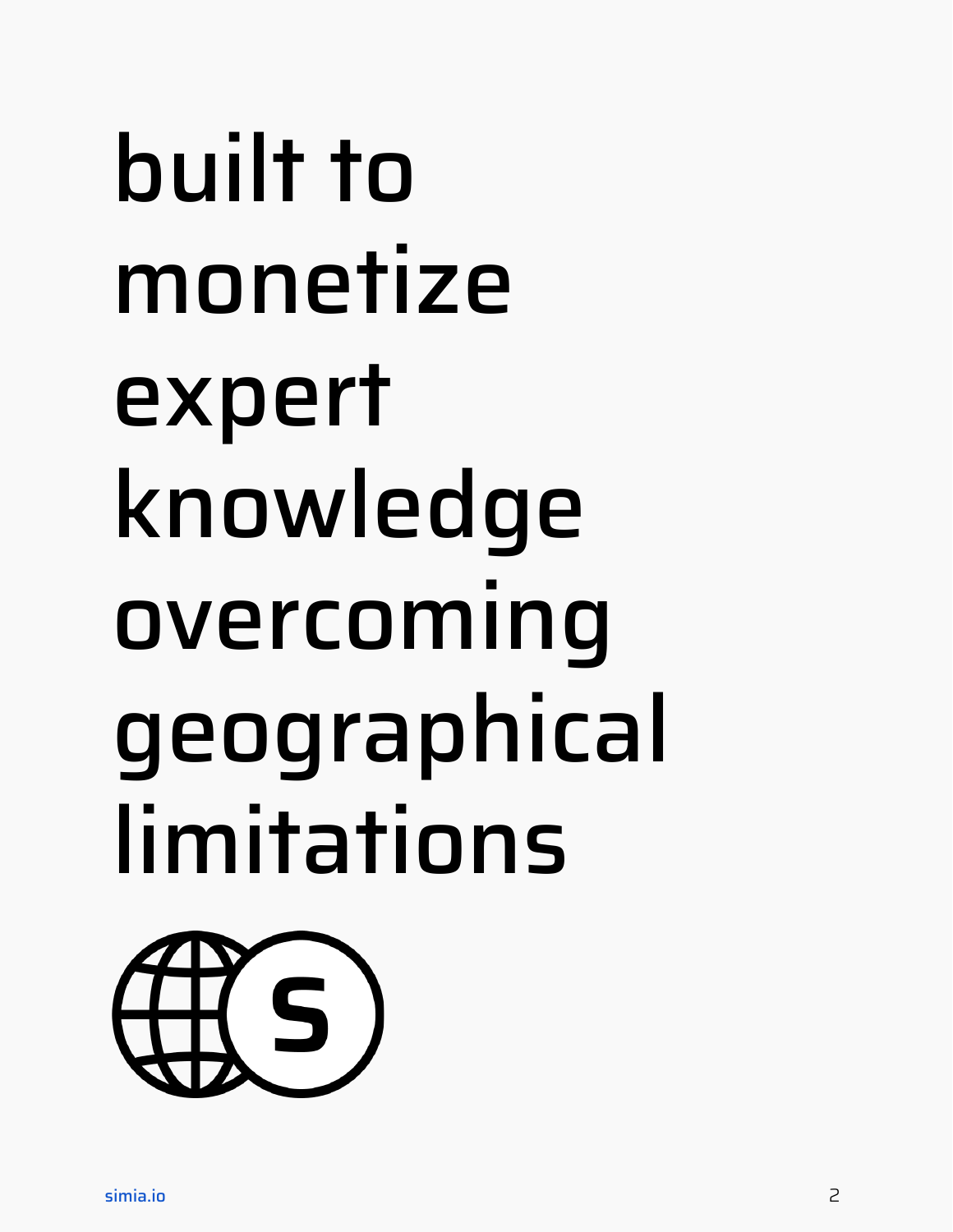## Table of Contents

[Introduction](#page-3-0)

Problem [Statement](#page-4-0)

[Proposed](#page-5-0) Solution

SIMIA [Technology](#page-6-0)

SIMIA network: capabilities and [architecture](#page-6-1)

User roles and their [responsibilities](#page-9-0)

Peer Connector (Peer [Connector\)](#page-10-0)

[Session](#page-12-0) and billing system

Data transfer in the [application](#page-14-0) through Peer Connector via the API

SIMIA Peer [Connector](#page-15-0) use case

SIMIA Space Expert [Marketplace](#page-16-0)

#### Token [Economics](#page-18-0)

SIMIA token as a [stable](#page-18-1) coin

Mechanism of token price [stabilization](#page-19-0)

Risk [management](#page-20-0)

Token [distribution](#page-20-1)

#### Business [Applications](#page-22-0)

[Advantages](#page-22-1) of SIMIA system for business

Use [cases](#page-23-0)

Peer Connector [profitability](#page-24-0) forecast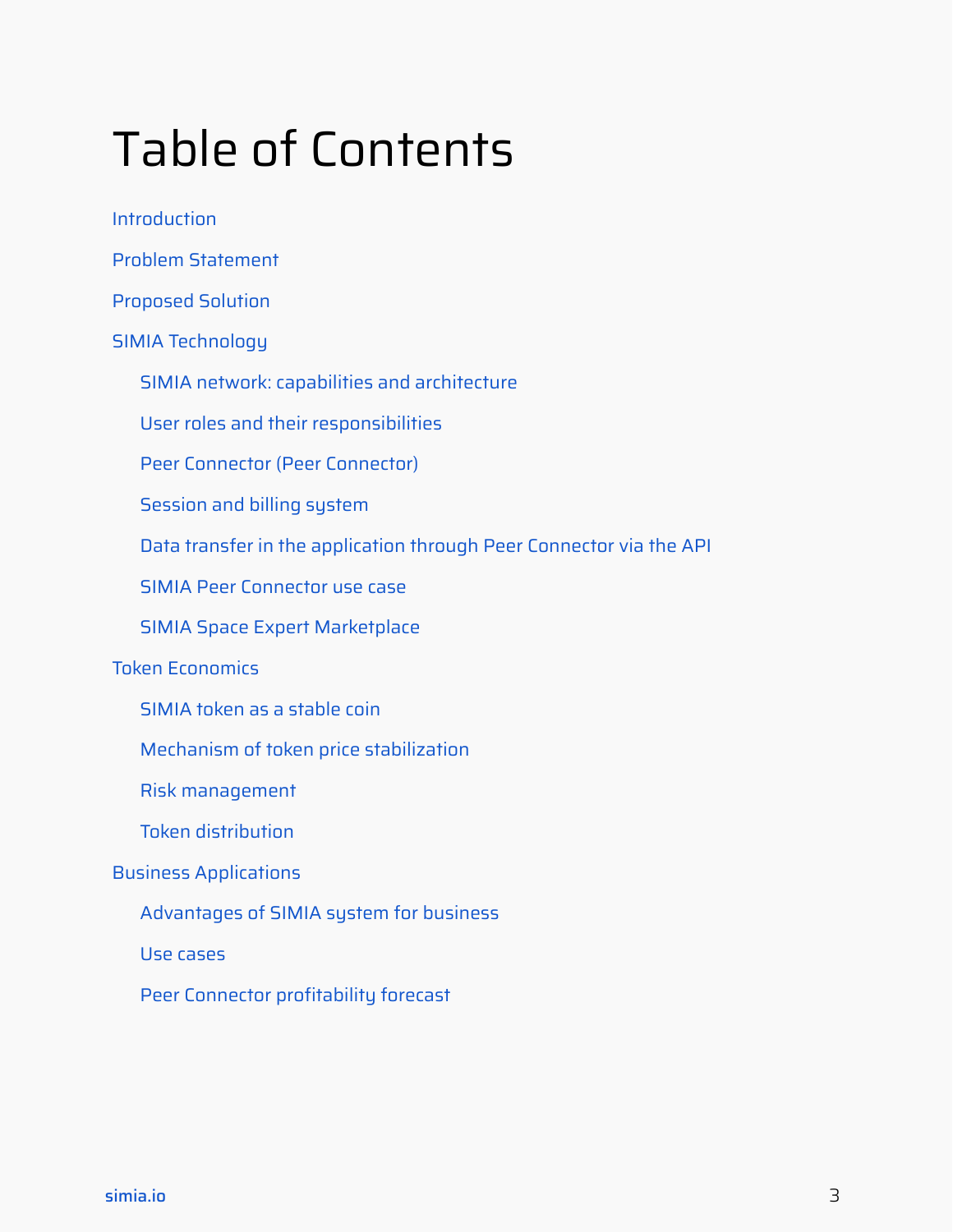## <span id="page-3-0"></span>Introduction

Online web and telecommunication systems changed the face of business over several past decades. Now we can not imagine that just twenty years ago there was no such abundance of technologies allowing us to make calls, send messages and even earn money right in front of our computers and smartphones. But did we really achieve the freedom and flexibility that we desire?

Web platforms and communication systems launched by companies, such as Facebook, LinkedIn, Instagram, and others, are dependent on a centralized system of servers. What this means is that at any point in time your connection is controlled or can be shut down by a single entity. In addition to that, whenever you decide to send or receive money using any of the currently available centralized services, you have to think about banking commissions, jurisdictional limitations and simply the fact that sending money to a person outside of your country of residence is either a real hassle or an almost impossible procedure to do. Just these two real-life examples show that right now we have not achieved the freedom and flexibility that we want. In a modern Internet space cheap and safe trans-geographical interactions, both business and personal, are still quite an illusion.

Blockchain systems opened a new era in IT and fintech development, bringing in decentralized distributed networks with safe, fast and transparent interactions. This technology augmented by P2P communication channels can solve the problems of central network governance, expensive middlemen-involved financial transactions and jurisdiction-dependent economic relationships.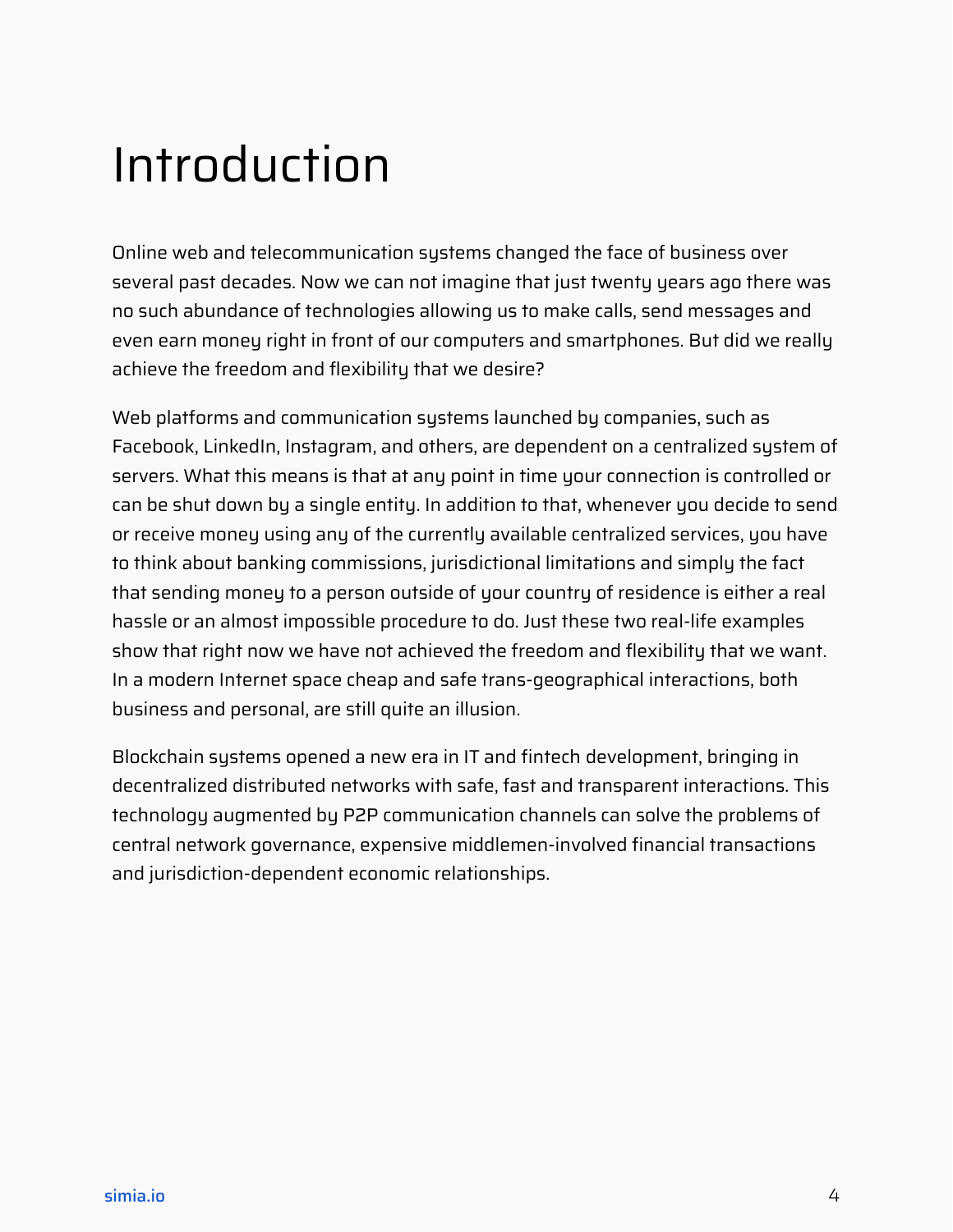## <span id="page-4-0"></span>Problem Statement

Consider three highly popular centralized platforms: LinkedIn, Youtube and Instagram. They allow users to build large networks of followers and peers, share contacts, expertise, information, stream video and audio sessions, and sell their skills, knowledge and products online. However, LinkedIn charges high fees for direct email communications, Instagram bloggers can mainly earn on advertisements rather than on their content, and global trans-geographical paid streaming on Youtube is problematic due to absence of unified money transfer system.

Individual experts and companies need tools for audio- and video communication with built-in money transfer mechanisms. This solution must be free from the following disadvantages of current web platforms:

- earnings of middlemen, yielding high extra costs of direct value provided by an expert
- banking commissions, high fees
- country-dependent economic and jurisdictional regulations
- lack of reliable social reputation
- centralized platform governance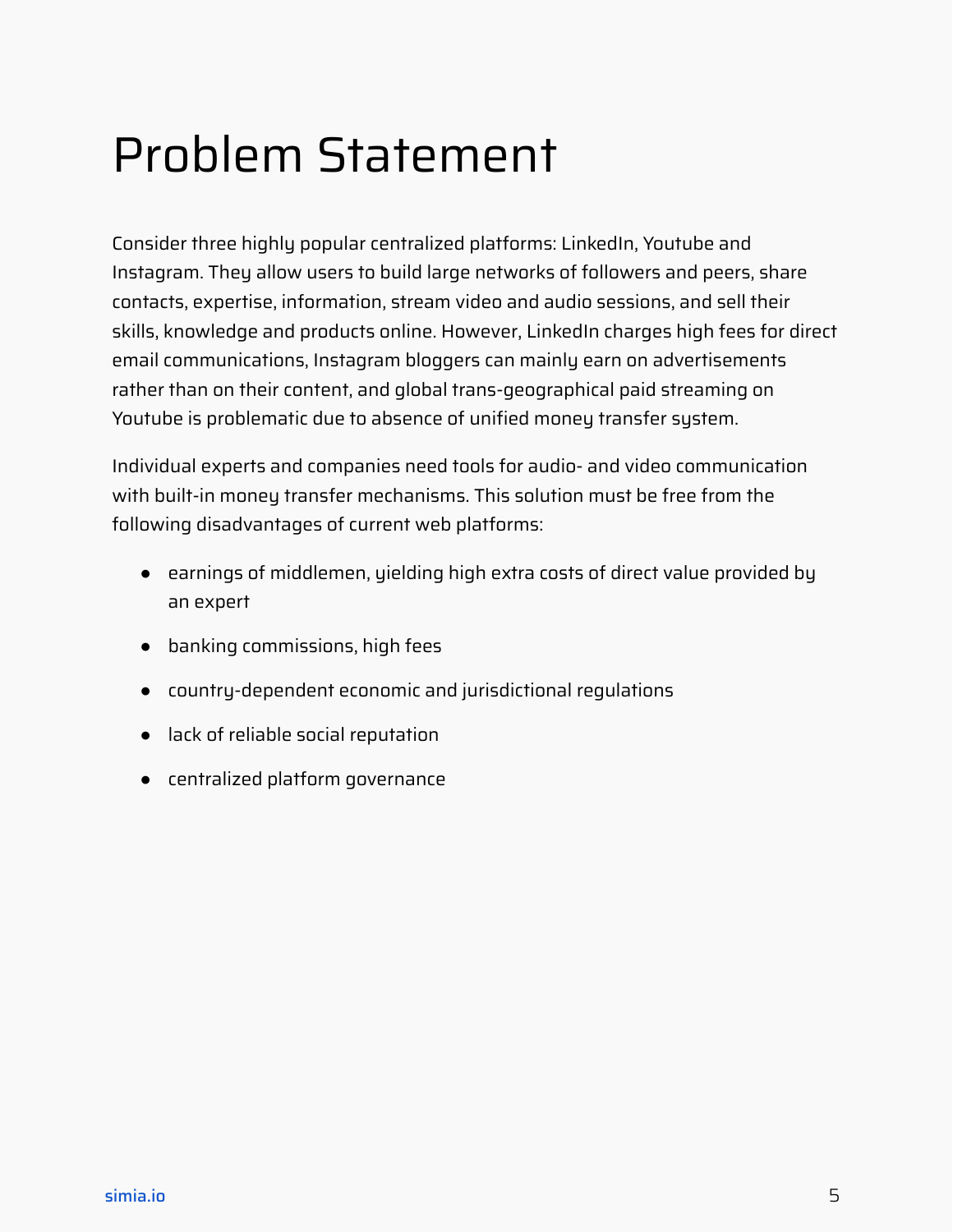## <span id="page-5-0"></span>Proposed Solution

We propose a solution that breaks the limitations of centralized platforms mentioned above. SIMIA is a system that allows to establish paid peer-to-peer connections between users in any part of the world. Payments are reserved in fixed token currency and transferred automatically between wallets using a blockchain system with transparent, safe encrypted transactions. Funds can be converted into (a) any FIAT currency and moved to a banking account or (b) any cryptocurrency and saved in one of the online wallets for future use. Experts create their online social reputation in the network automatically based on the amount of money that they earn and the number of successfully completed communication transactions. This reputation can be used to interact in any of the decentralized applications that are deployed in the network. Examples include network of experts in law, IT, tutoring, higher education, freelance, medical fields, influencers, bloggers etc.

This system erases all of the drawbacks of traditional web platforms and payment systems. Online social and business interactions become fast, transparent, reliable and efficient, while owners of reputation and expertise capitalize on their knowledge, skills and products directly without middlemen involved. With this system anyone can start attracting clients into their personal online circle. Clients, in their turn, will be able to receive a consultation service from top experts in their field of interest.

Most businesses, from individual small ones to large companies, need to adapt to a constantly changing reality in order to thrive. Recent COVID-19 epidemics, as well as other economic events, have shown that entrepreneurs should find the ways to advertise and sell their value online in order to succeed. At the same time, technology should shift into a decentralized paradigm to bring business the tools to operate trans-geographically, without extra costs for themselves and for their clients.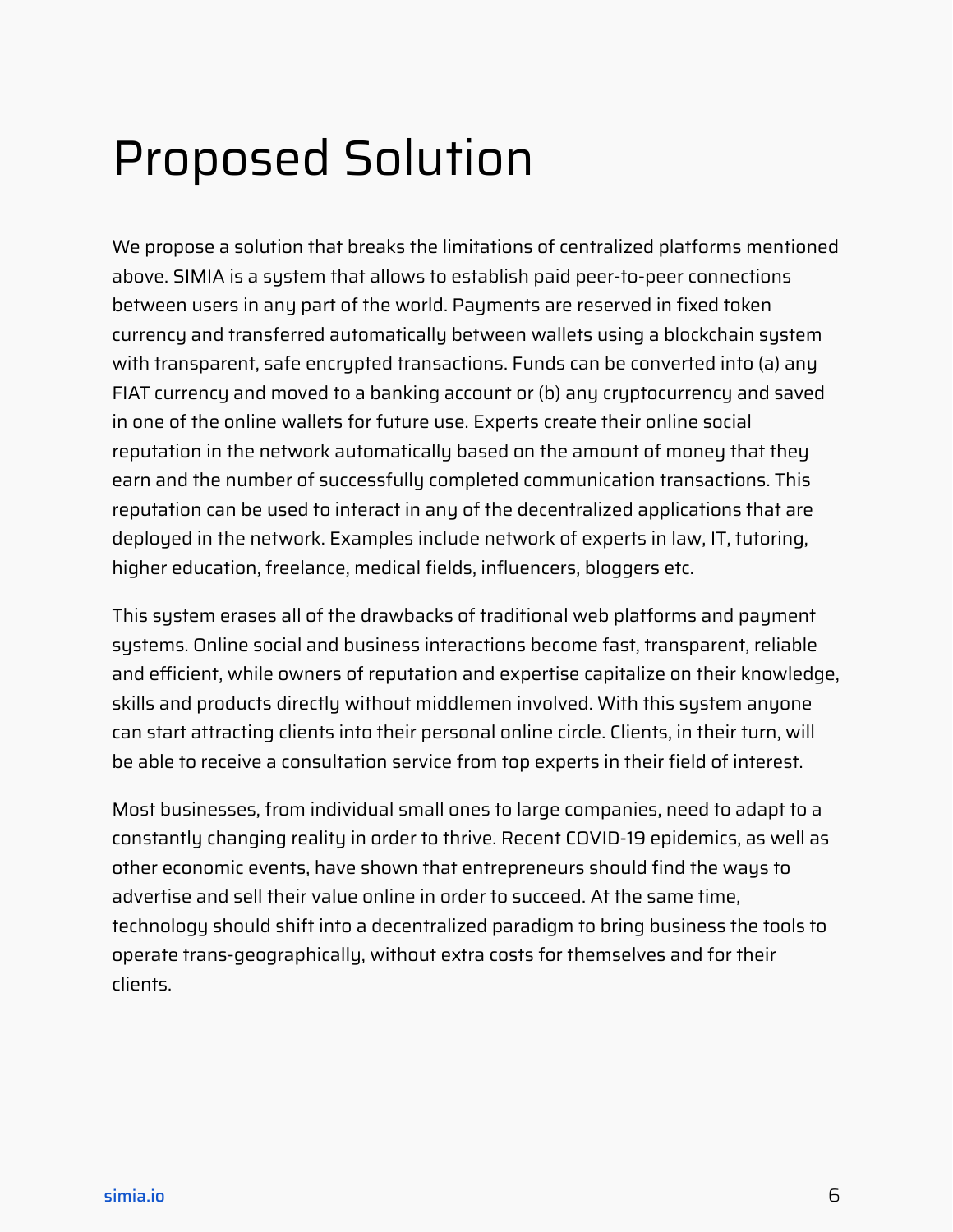## <span id="page-6-0"></span>SIMIA Technology

## <span id="page-6-1"></span>SIMIA network: capabilities and architecture

SIMIA is a blockchain-based platform for deployment of decentralized audio- and video communication operators with built-in monetization capability. Monetization mechanism is provided by the Peer Connector master node protocol with an onboard communication session control and a billing system based on the internal stablecoin SIMIA.

SIMIA system allows users to launch and run decentralized applications (DApps), in which users can act in two roles:

- as experts that provide online consultations for a fee to other users in peer-2-peer network (P2P)
- as consumers that get consultations from the best experts in various fields for a fixed payment

Every user of the SIMIA network can set up an expert profile and start sharing their knowledge, receiving payments for each communication session. Experts can choose to charge by duration



or otherwise they can establish special billing plans for entire sessions. Payments for the calls within the SIMIA network are automatically deducted from the personal wallet of the user that initiates the communication session before the session starts. These funds are later credited to the personal wallet of the expert after the session is over.

The internal stablecoin SIMIA serves to process the payments within the system. It is used within the billing system to control the duration of each session between the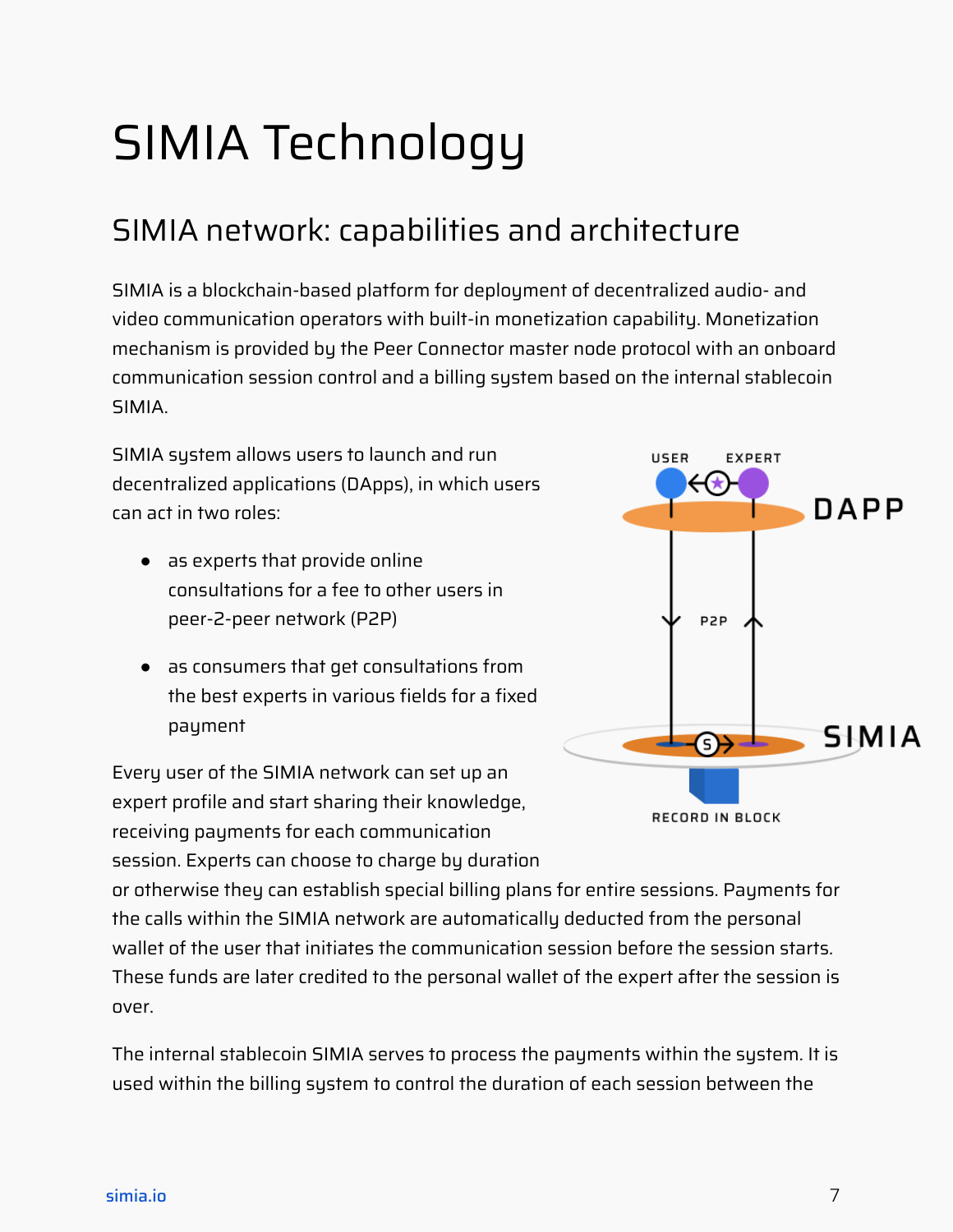users. Billing protocol is built on the basis of a reliable cryptographic mechanism. Consumers must have enough balance to establish a connection in the network according to the tariff plan of the selected expert. Users can deposit SIMIA coins directly to their SIMIA wallet, use credit cards or other cryptocurrency. Initially accepted cryptocurrencies include USDT and BTC, but later all major cryptocurrencies will be added to the system (such as ETH, TRX and LTC). They are converted into the SIMIA tokens inside the wallet at the exchange rate USDT:SIMIA ≈ 1:1.

Decentralized application called SIMIA Space implements a network explorer and a marketplace, which allows users to navigate the network efficiently and to find the experts or network specialists in their areas of interest. Examples include tutors, doctors, lawyers, fitness trainers, etc. that provide consultations via paid online communication sessions.

SIMIA Space directory contains:

- list of user wallets Information about the user's wallet status is public and available to everyone. One user can have more than one blockchain (wallet) network address. However, the system perceives different addresses as different users.
- information about the user's expertise is tied to the address (this information is optional, because users can provide services online anonymously).
- an array of services that a user provides as an expert, his ratings.
- list of master nodes of the entire network and statistics for each of them.

Expert's rating in the network is calculated based on the amount of tokens that they earned in the system and the number of completed transactions. These two metrics reflect the rate on the platform. This amount corresponds to the number of successful consultations that they completed. Since all transactions in the network are recorded in the blockchain, ratings and comments can not be imitated in decentralized applications deployed on SIMIA. There are no moderators in the system, therefore, online accounts cannot be blocked or banned. Information that enters the network is evaluated by network participants, providing a natural filtering of content. According to the politics and blockchain-based structure of SIMIA, such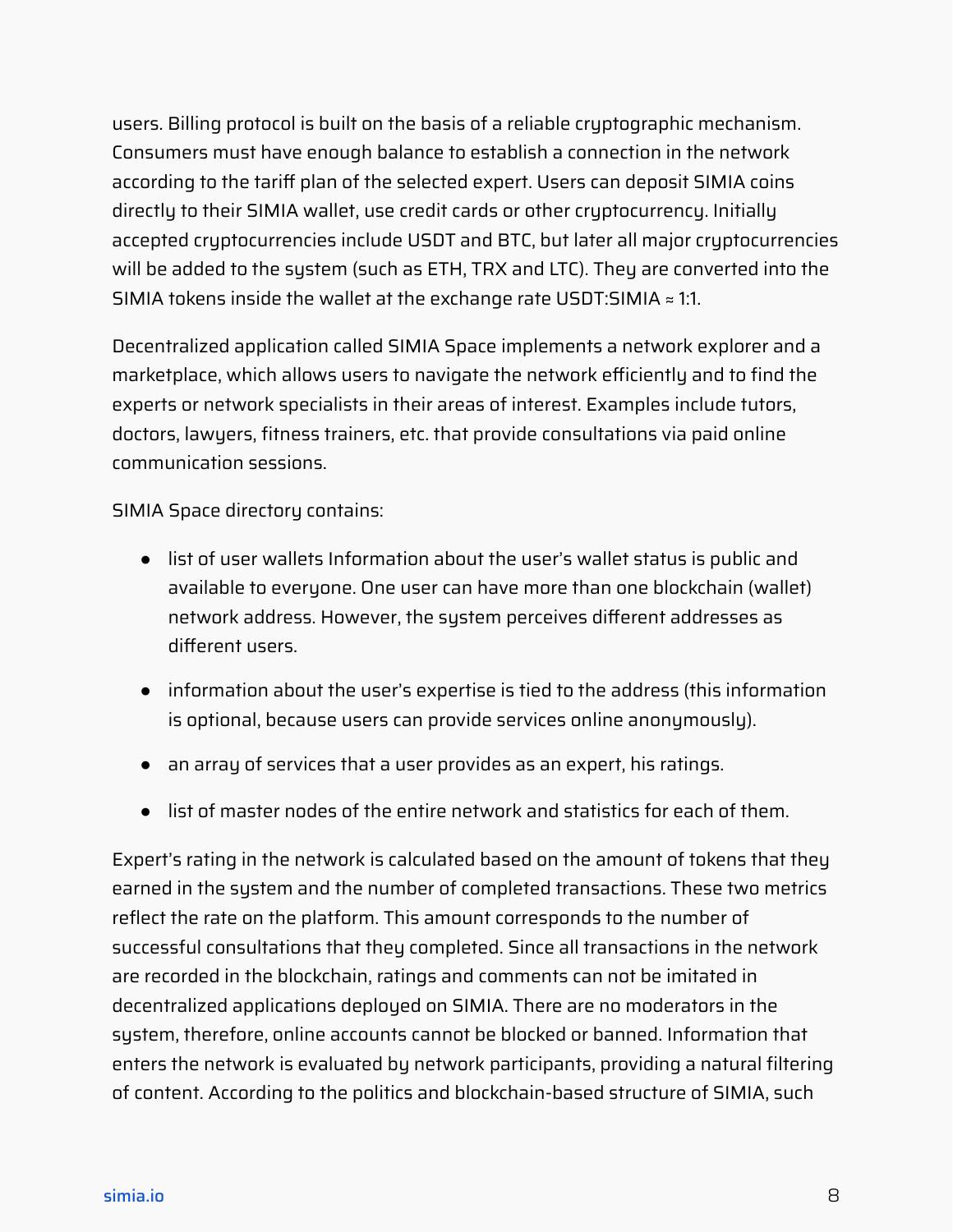information can be filtered on the platform, but can not be erased from the blockchain records.

All information inside the SIMIA network is transmitted via decentralized communication channels in a blockchain network using WebRTC technology. The system allows two types of connections: audio and video, and also includes messenger functions. Peer Connector (later referred to as Peer Connector) acts as a master node in the system.



#### GLIESEREUM BLOCKCHAIN

SIMIA network architecture contains three layers. Top is the DApp layer which is a set of decentralized applications that have been deployed onto the network. Second is the Peer Connector (SIMIA) network layer. This is a network of remote Peer Connector master nodes launched over the world. These nodes constantly ping each other. Each user can choose what node to use for their next communication session,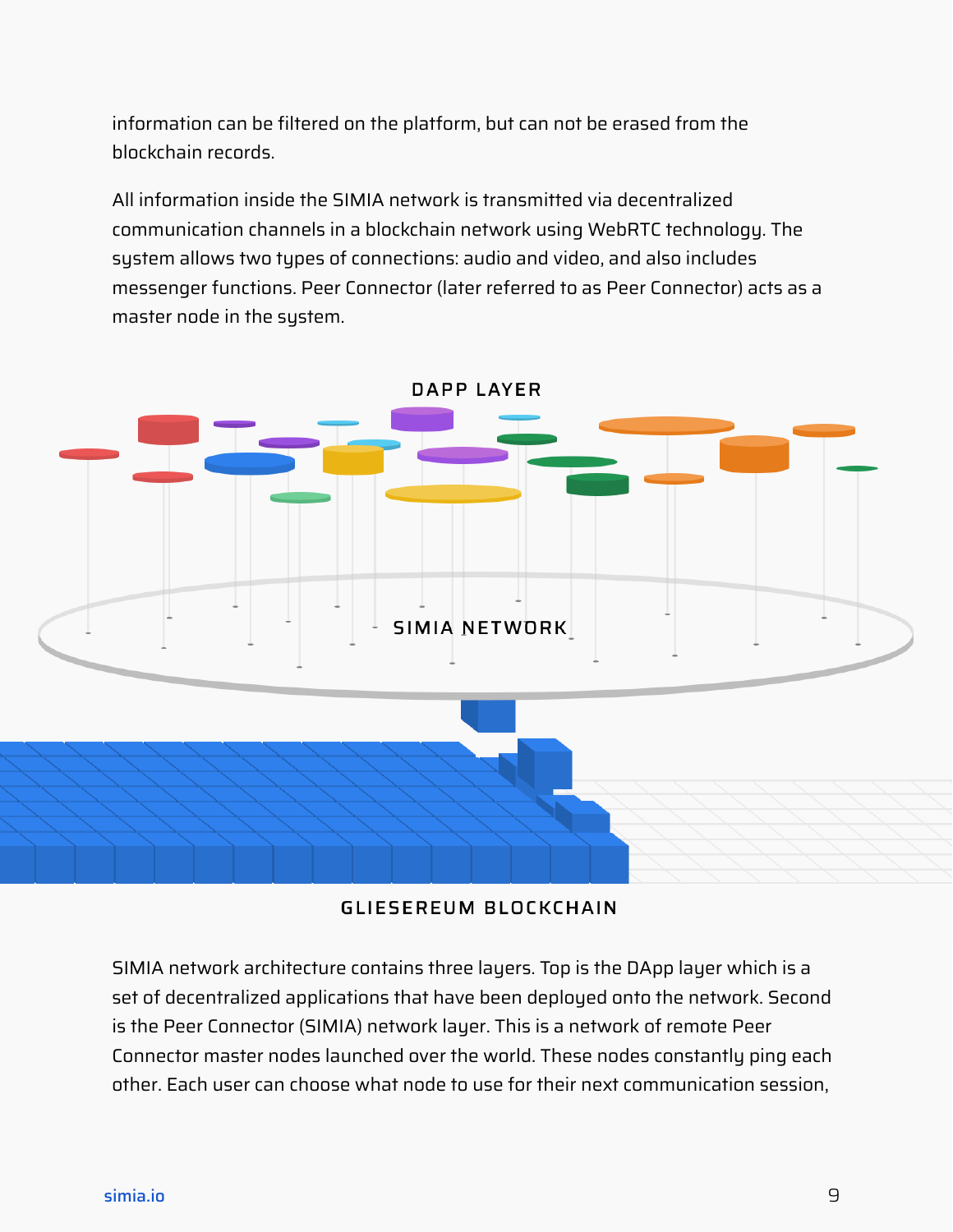or otherwise the system picks it automatically. SIMIA network's Peer Connector technology operates together with the third bottom layer - the blockchain framework, that supports all transactions including the wallet transfers. SIMIA is an open source project developed and promoted by community members.

## <span id="page-9-0"></span>User roles and their responsibilities

#### Master Node Owner (Peer Connector)

- deploys a node in the SIMIA system and joins the network with the help of developers, creates a web or mobile application that
- interacts with the SIMIA network through the API and attracts an audience of users (for example, creates a marketplace of services for sports trainers or foreign language teachers)
- earns on the commission received from processed audio-video calls (1.13%)

#### Application developer

- creates mobile or web applications and deploys them on the SIMIA system at the request of the owner of the Peer Connector
- as a reward for the development of the network, receives an airdrop of SIMIA coins from the pool of Peer Connector funds

#### User

- registers in the system
- has the opportunity to find an expert in a certain field and receive a consultation or coaching from them, or become an expert themselves
- in order to become an expert, creates an expert profile in the system to sell their knowledge and skills through P2P and group calls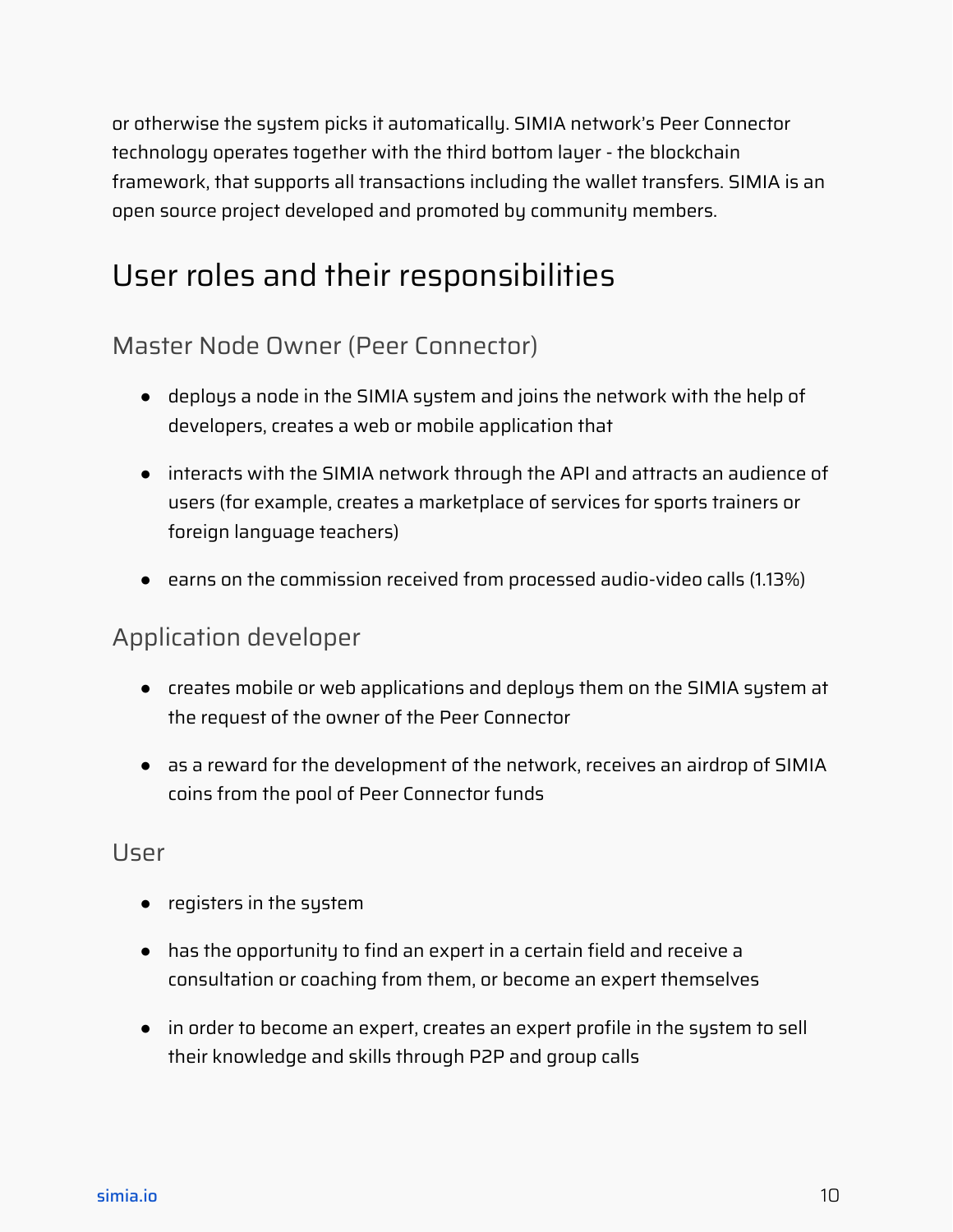● as an expert, receives SIMIA coins as a payment for communication sessions with other users based on the tariff plan that they set

## User responsibilities in the network

#### User

Takes personal responsibility to buy or sell a particular service. Since there are no content moderators in the system, the responsibility for the quality and content of the services provided lies entirely on the users themselves.

#### Peer Connector (master node)

Responses for opening and maintaining a connection checking the availability of funds necessary for the connection billing operations: withdrawal/dispatch, freezing / blocking of funds charging a commission encrypted in the SIMIA system protocol

#### <span id="page-10-0"></span>Peer Connector (Peer Connector)

#### Functionality

Peer Connector (Peer Connector) is a key element in the SIMIA network. It is a master node that is responsible for processing of the communication sessions and transactions based on blockchain technology. Each node earns a commission of 1.13% of the cost of each connection, generating income for its owner. From a technical standpoint, Peer Connector protocol is a turn-key open-source solution that allows fast and easy deployment of new master nodes in the SIMIA network. The more Peer Connectors join the network, the more stable the network becomes. Here we list main properties of Peer Connector nodes:

1. ability to create a peer-to-peer network based on blockchain technology. The larger is the number of nodes in the network, the higher is the overall stability of it.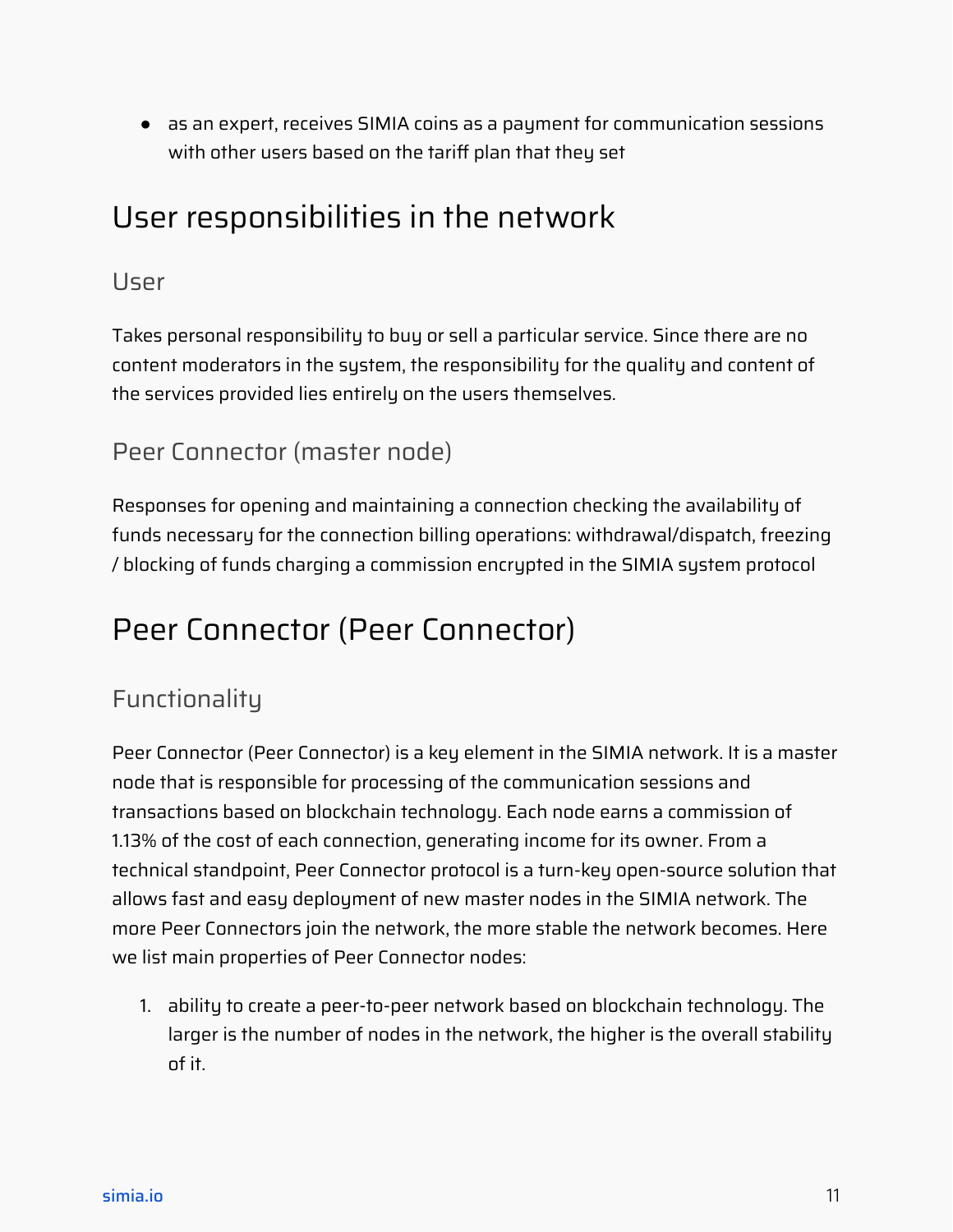- 2. ability to establish a channel at the request of a user directed towards an expert. Two or more participants can connect in the channel using several types of connections: one-to-one, one-to-many, many-to-one or many-to-many. Peer Connector reserves the funds in the account of the user that initiates the connection and later transfers them to the wallet of a second participant(s). Peer Connector node can use any application as an interface (mobile application, web application) and connect it to the network through the API in accordance with the rules established at the protocol level.
- 3. Peer Connector node is responsible for billing and accounting for commissions based on a SIMIA coin. Peer Connector commission is determined by a consensus algorithm that is a mathematical formula embedded in a crypto-elliptic function. The connection cost is set in relation to the tariffs determined by the users who act as experts. It cannot be equal to or less than zero. Payment from one user to another is distributed in P2P format, that is, from one user of the system to another. The final cost of a communication session is calculated based on the actual time of the communication session per second, or for the fact of the communication session, depending on the tariff set by the expert.
- 4. Peer Connector node is available for deployment by anyone in any country of the world

#### Launch procedure

- 1. purchase the minimum number of SIMIA coins and transfer them to a special service wallet (freeze). The minimum amount for a node to be included in the network is 100,000 SIMIA.
- 2. launch the server with recommended configuration: CPU: 16 cores Memory: 32 Gb Bandwidth: 100 Mb SSD: 500 Gb or more.
- 3. launch the application for communications (develop a new one or use the existing open-source solution).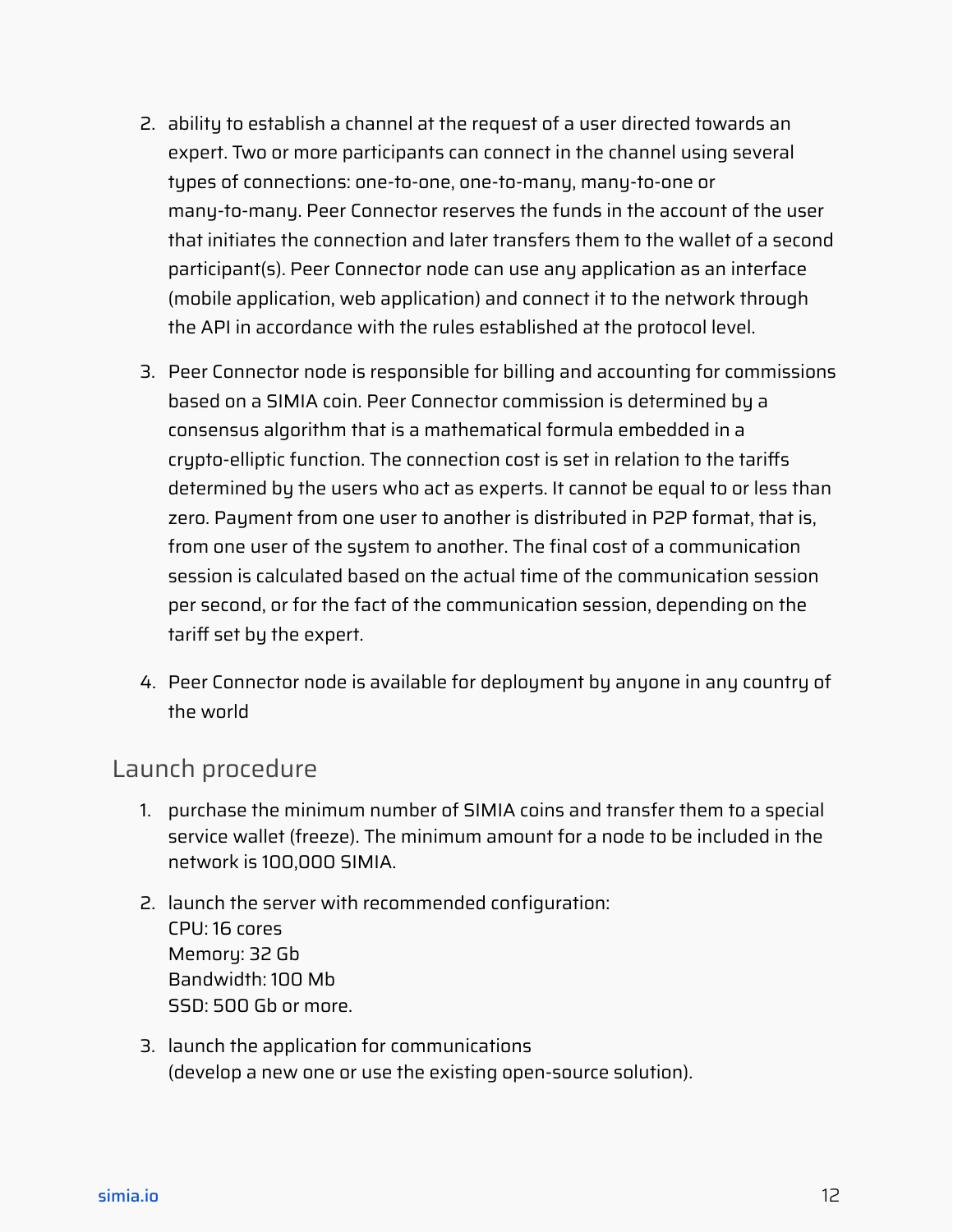- 4. attract an audience to interact in the communication network.
- 5. receive a commission with a SIMIA stablecoin for each transaction passing through the node.

## <span id="page-12-0"></span>Session and billing system

Session management within the SIMIA network is based on an internal billing system that uses SIMIA coin with a stable exchange rate equal to 1 USDT. Users can exchange any FIAT or cryptocurrency in order to buy SIMIA coins for future communications within the network. SIMIA tokens are stored in the wallet and can be transferred upon communication appointment to the wallet of an expert. Once an expert receives tokens they can do three operations with them:

- 1. convert funds into any FIAT currency supported by the banking systems of their country and transfer money to their banking account using the wallet tools
- 2. exchange SIMIA tokens to receive any major cryptocurrency supported by crypto exchanges and store the funds in hot or cold wallets
- 3. use SIMIA tokens for calls within the network



Initiator pays for each communication session in the SIMIA network in accordance with the established tariff plan, which is set by an expert in their profile. A user that initiates the connection with the expert must have enough balance to establish and continue the connection with the selected expert. If the balance is not sufficient, then the connection will be refused and the funds from the wallet will not be deducted.

Peer Connector master node is responsible for control over the establishment of a communication session and subsequent calculation of the call duration. Peer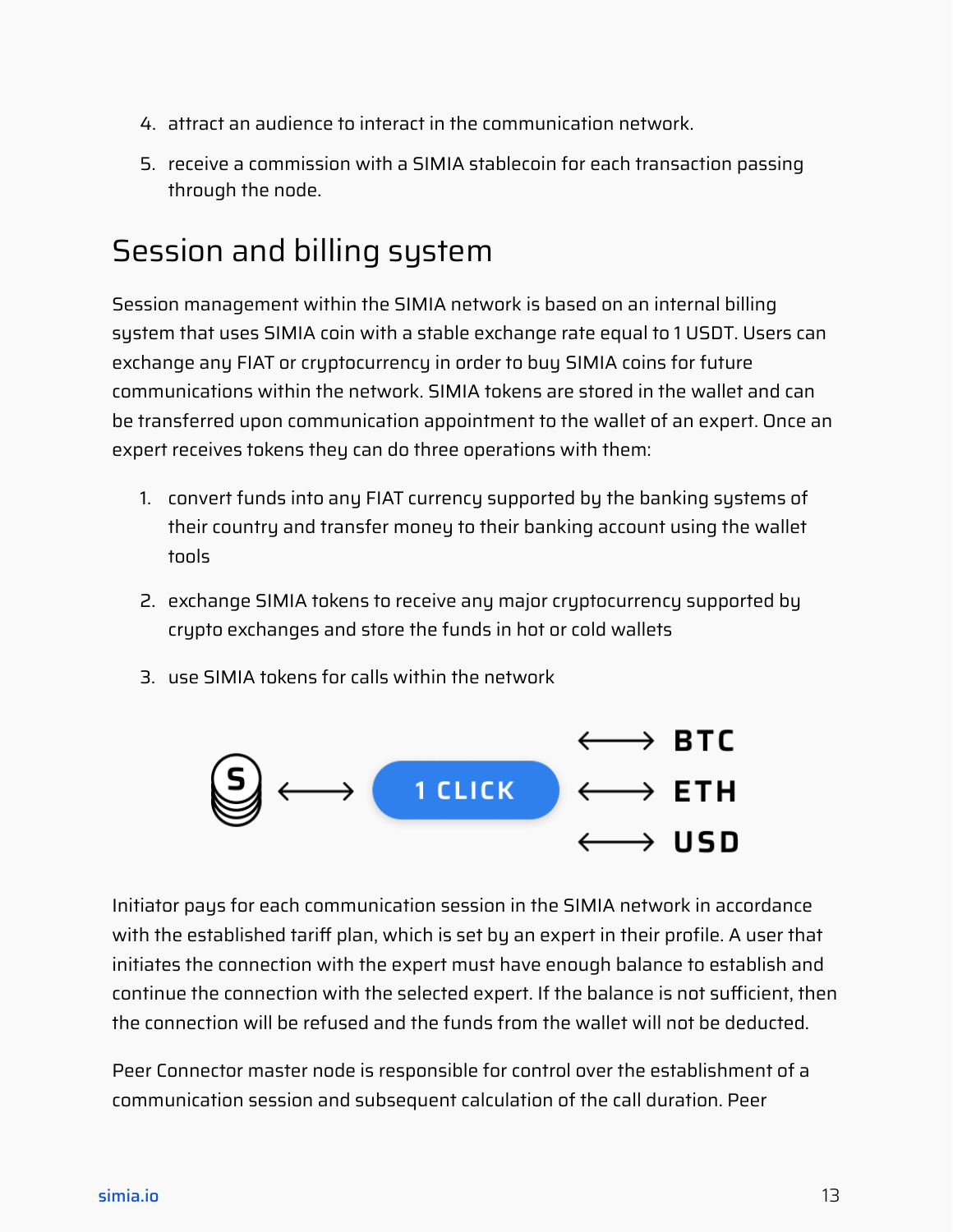Connector manages communication sessions between users, deducts funds from the wallet of the initiator of communication before the call starts and during the session, and transfers the funds to the address of the expert upon completion of the call, deducting the Peer Connector commission of 1.13%.

Users registered in the expert profile set the tariff policy and price for communication sessions by themselves. At the same time, the minimum cost of the connection is set in the system and cannot be lower than 0.01 SIMIA per minute of communication.

Payments for communication sessions with experts can be deducted in two ways:

- 1. with per-second billing
- 2. based on the package tariff set by an expert for the communication session, for example, for every hour or for the fact of consultation without time limit. At the same time, initiators always pay for the calls in advance, followed by recalculation of the actual call duration in case of per-second billing.

## Settlement procedures for different types of connections:

#### Communication session with per-second billing

Before establishing a communication session, the initiator uses his local private key to sign the transaction, thereby authorizing the deduction of funds from his wallet in favor of the Peer Connector, which will control the user's connection with the selected expert and then transfer the final payment to the expert's address.

- 1. To start the connection and open the communication channel, the initiator's wallet will be charged the amount for 1 minute of the connection according to the cost of the call set in the profile of the selected expert.
- 2. After establishing a connection between the users, the system continues to charge the initiator's wallet in favor of the Peer Connector until the initiator terminates the session manually or there are not enough funds on the balance to continue. In this case, the following deductions after the 1st minute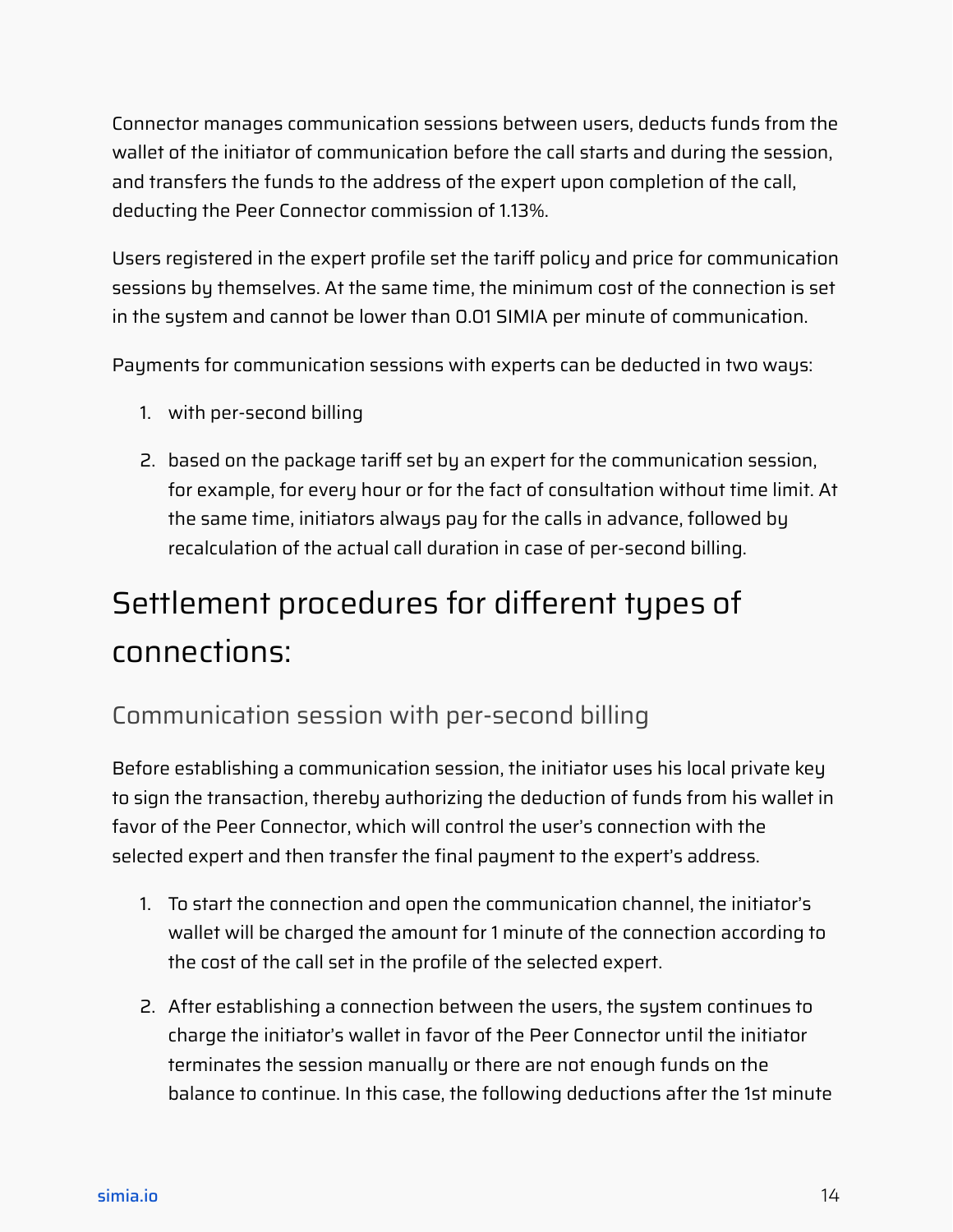of the call are made for the next 5 minutes, then all subsequent charges are made for 10 minutes. If there are not enough funds on the balance of the initiator to charge for 5 minutes or 10 minutes, the balance is deducted for the whole minutes, and communication continues depending on the amount of the last charge and the cost for 1 minute relative to the cost of connecting with an expert.

3. When the initiator terminates the communication session manually, the final session duration in seconds is recorded on the Peer Connector masternode, and the final payment is transferred to the expert's wallet minus the Peer Connector commission 1.13%. If the initiator ends the session within 1, 5, 10 minutes, then the balance for unspent seconds is returned to the balance of the initiator.

#### Communication session with payment by package

An expert can set package rates in his profile, for example, an hourly rate. When choosing a package option, to initiate a communication session, the initiator pays for the entire package at once according to the expert's tariff.

- 1. If the initiator ends the session before the package expires, then the remainder is not returned to him, and payment for the entire package is sent to the expert, minus the Peer Connector commission equal to 1.13%.
- <span id="page-14-0"></span>2. Upon the expiration of a paid communication package, the system will prompt the initiator to extend the session to the same package.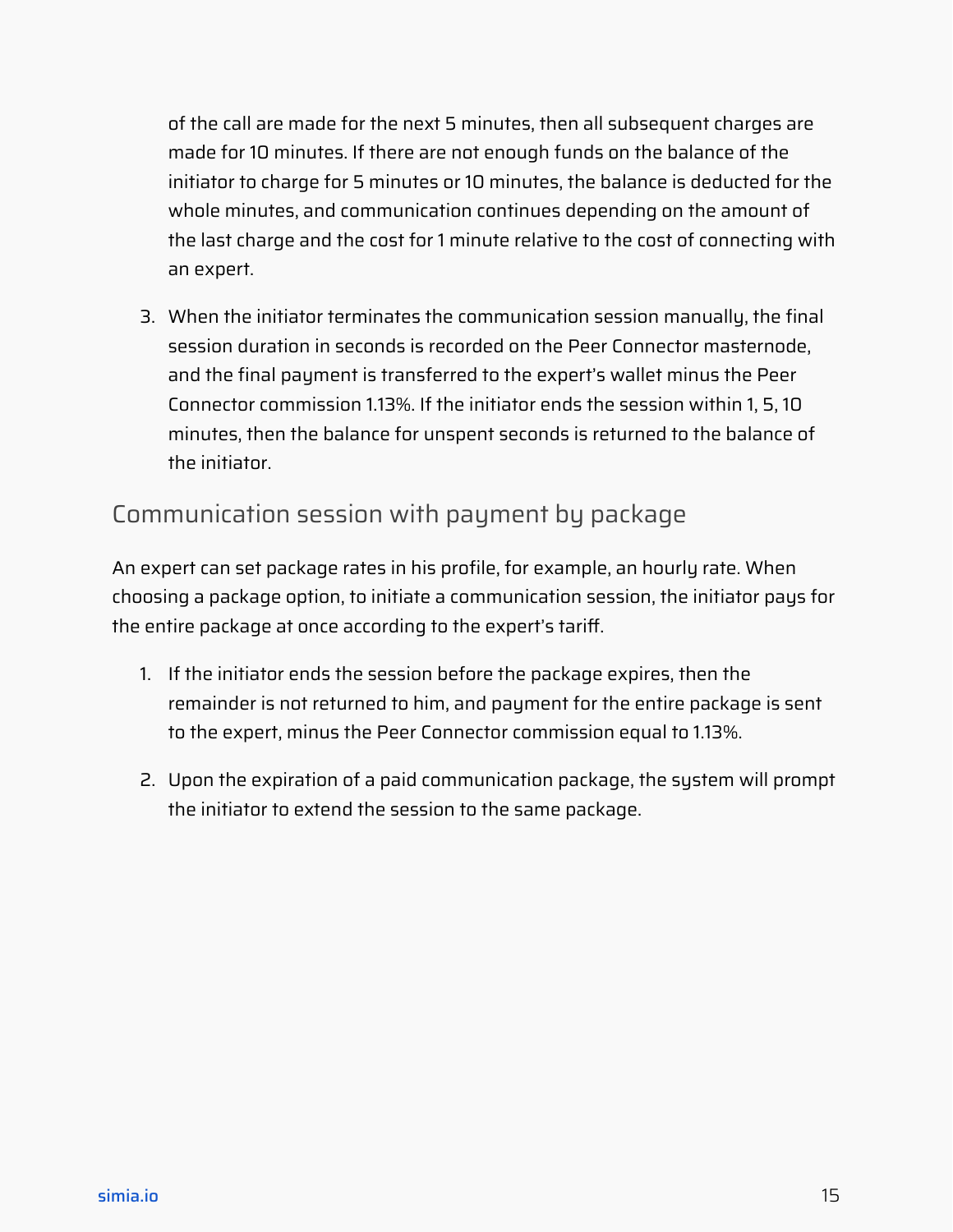## Data transfer in the application through Peer Connector via the API

The application that connects to the Peer Connector node via the API contains and transmits the following data:

- 1. SIMIA coin wallet address
- 2. Signed transactions to process the payments. All transactions are sent to the system being previously signed with the private key of the initiator. All private keys are stored locally on each users' device, the system never receives or stores private keys
- 3. SIMIA balance on wallets
- 4. Information about the user's identity (optional). An expert may sell his/her services anonymously
- 5. List of P1 (expert) services with the established tariff plan. Based on data of the cost of the connection, the Peer Connector opens a channel for communication between the content generator and the consumer in the format of an audio or video call

The time of the communication session at the end of the connection by the user or upon the expenditure of the balance on the wallet of the initiator in order to make calculations and transfer the payment to the content generator (expert).

#### <span id="page-15-0"></span>SIMIA Peer Connector use case

Peer 1 (P1) may be an expert in a specific field, for example, a teacher or a coach. P1 sets the cost of connection with him/her. For example, 1 minute = \$1 in SIMIA coins. In the system, all users have SIMIA wallet addresses tied to their accounts. Payment for the connection is processed automatically from the initiator (consumer) wallet address to the expert address with Peer Connector node commission being deducted in the process.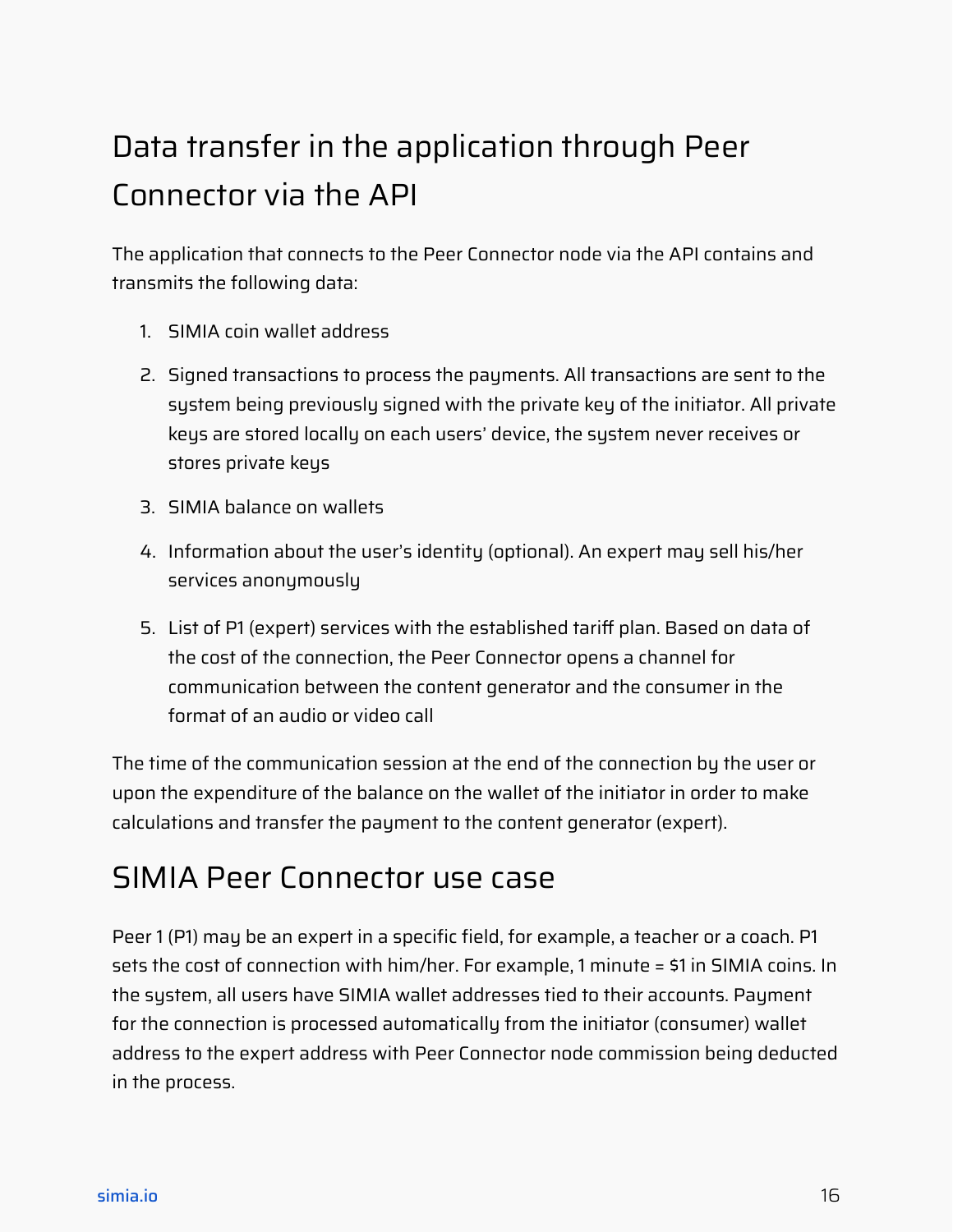Peer Connector identifies P1 by its address and receives additional information about the cost of the audio-video call, which is set initially by P1 in his/her tariff policy.

Peer 2 (P2) as a consumer can request a connection with P1 only if the balance amount is higher than the minimum amount declared by P1 for the connection (the amount of \$1 is set here as an example, while the system has a minimum requirement equal \$0.3). P2 (consumer) can also create an expert profile as well, become a coach or teacher, just like P1, and start earning money by providing online consultations.

P1 (expert) has a rating in the system, which is formed on the basis of transactions conducted and the number of hours spent for audio-video calls with consumers. Within a peer-to-peer network, all users are public and available to each other for establishing direct communication and exchange of information.

P1 can create a channel (audio-video call) with the ability to communicate with one or more users. In the case of communication with several users on one-to-many basis, payment is based on the tariff established by the expert for group calls.

The minimum call cost for establishing a communication session in the SIMIA system is set at 0.01 SIMIA.

## <span id="page-16-0"></span>SIMIA Space Expert Marketplace

Navigation in the SIMIA system is provided with an expert marketplace called SIMIA Space DApp, which also acts as an explorer of blocks and transactions in the network. The marketplace shows the status of the entire SIMIA network in real time, and allows users to find and select the necessary expert in the field of interest and establish a contact with them.

For the convenience of searching, the marketplace catalog provides filters on the field of expertise, tariff plans, ratings, the number of communication sessions conducted, language, geography, online availability, schedule of consultations.

Any SIMIA user possessing sufficient balance of SIMIA coins in the wallet, can establish a connection with a selected expert from the marketplace according to their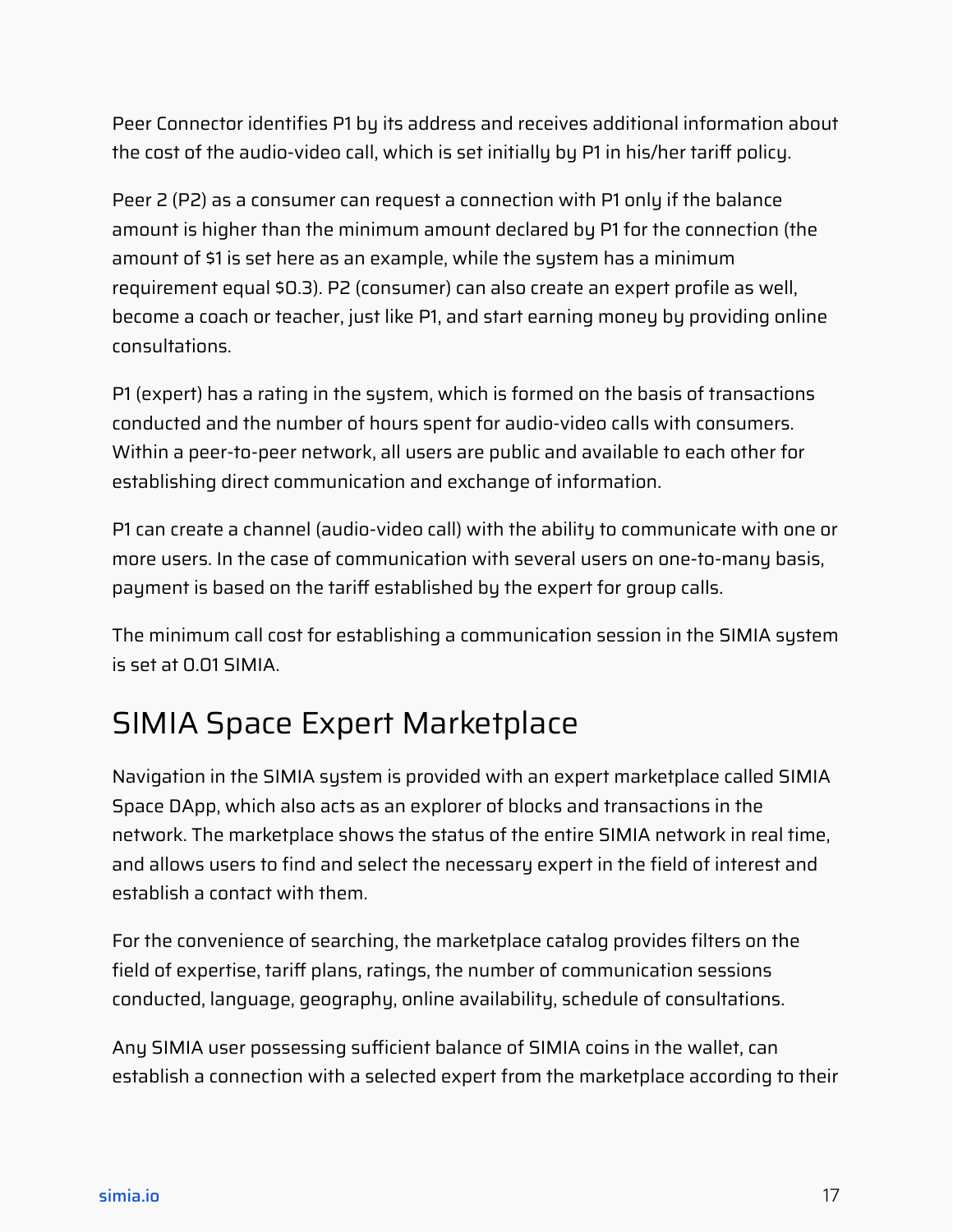availability and conduct a consultation session paying based on the expert's tariff plan. During the communication session initiator's funds are frozen through the Peer Connector communication node. Upon completion of the connection, the payment for the communication session will be automatically transferred to the expert according to the tariff policy minus the Peer Connector commission.

The profiles of all users, including the profiles of experts, in the SIMIA system are open and accessible to everyone, therefore, each participant can look up the statistics for each expert and can make a decision which expert to connect to in the field of the desired expertise. Each expert independently chooses how much information to include in his/her profile including personal information such as Name, Last name etc., since the system allows users to act anonymously.

In addition to user profiles, SIMIA Space also has a channel section where each expert can create his own channel for announcing future sessions with a description of the content of these sessions. This is necessary in order to be able to attract users to group or private sessions before they begin, thereby forming a knowledge of the demand for their services in advance.

There are also sections in the SIMIA Space marketplace that allow users to monitor the general status of the SIMIA network:

- general statistics of network usage
- list of addresses, transactions, network blocks
- list of master nodes with their information and statistics
- current SIMIA coin rate and status with history
- state of special reserve systems
- list of trusted oracles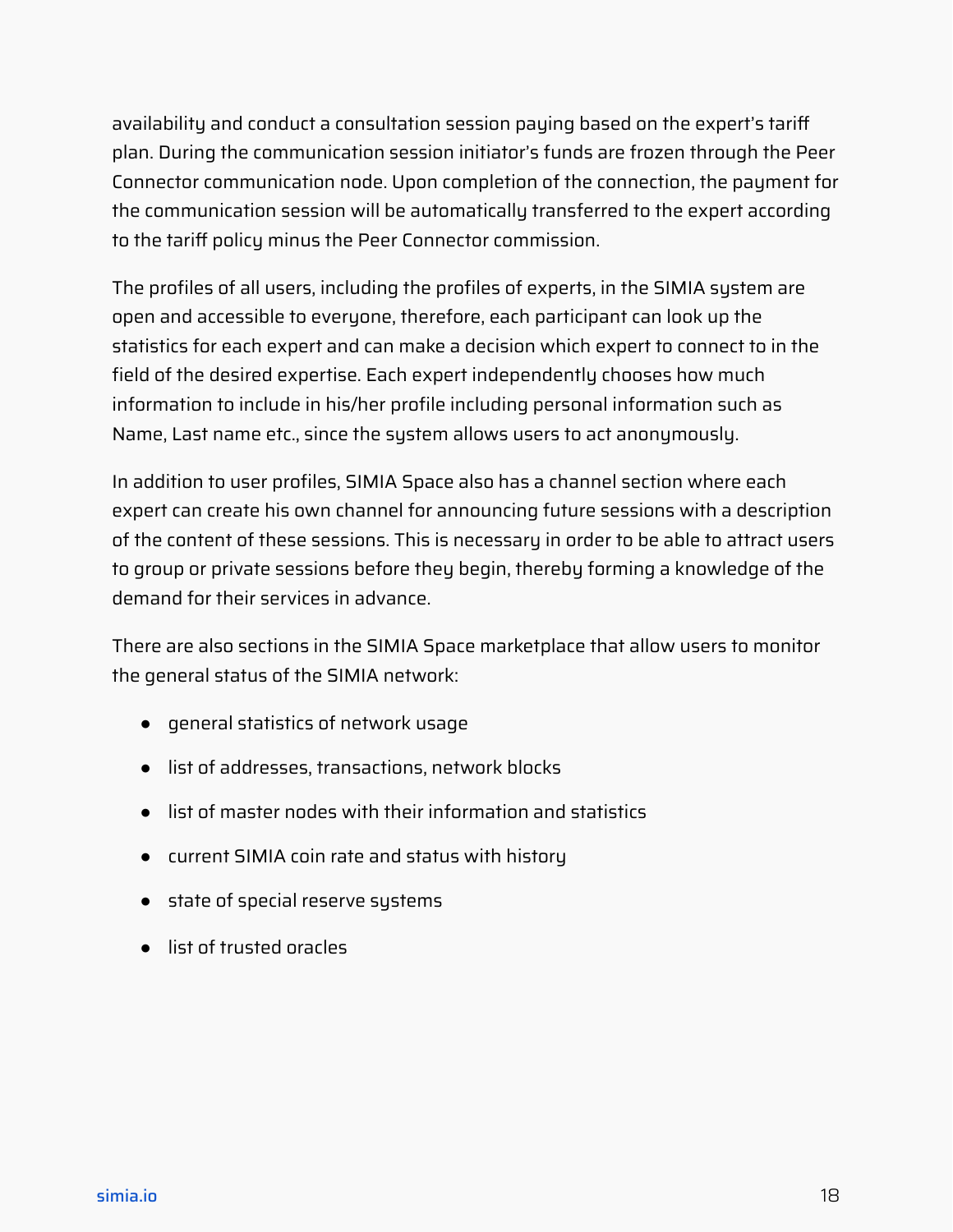## <span id="page-18-0"></span>Token Economics

## <span id="page-18-1"></span>SIMIA token as a stable coin

SIMIA coin is an internal cryptocurrency of the streaming platform with the same name for buying or selling expertise through P2P communication sessions. A user of a decentralized SIMIA application deployed onto the SIMIA network can use SIMIA coins to earn and spend money inside and outside the platform.

SIMIA is a stablecoin pegged to USDT in a 1:1 ratio. It serves as a unit of account for the SIMIA network within the application and acts as a billing system for managing network communication sessions and settlements between content generators who sell their knowledge as experts and consumers of this knowledge.

The price of 1 SIMIA coin is set equal to 1 USDT, since providing the SIMIA platform, including resources to support the development team and launching the product on the international market, requires the maintenance of this project due to the attracted funds for the purchase of shares. For these reasons, and also for convenience, the SIMIA coin is recognized as an internal means of payment in the SIMIA network with a stable rate equal to 1 USDT for 1 coin. SIMIA coin liquidity is provided by each user using the SIMIA system. The SIMIA coin is tied to USDT 1 to 1 according to the formula with an error of 0.013% in relation to the buy/sell orders (SIMIA for USDT or USDT for SIMIA).

SIMIA coins can be purchased via third-party sites or directly in the SIMIA wallet by topping up of the balance with a bank card or other cryptocurrency (list of accepted cryptocurrencies initially includes USDT, BTC, later on ETH, TRX, LTC and more will be added) with subsequent conversion inside the wallet at the rate of USDT/SIMIA = 1. Receiving SIMIA coins to the wallet inside the application for communication sessions, users can withdraw them to third-party platforms, exchanges, exchangers for converting to USDT and other cryptocurrencies, as well as for withdrawing to cards. Thus, the price of a SIMIA coin inside the system is set strictly equal to 1 USDT,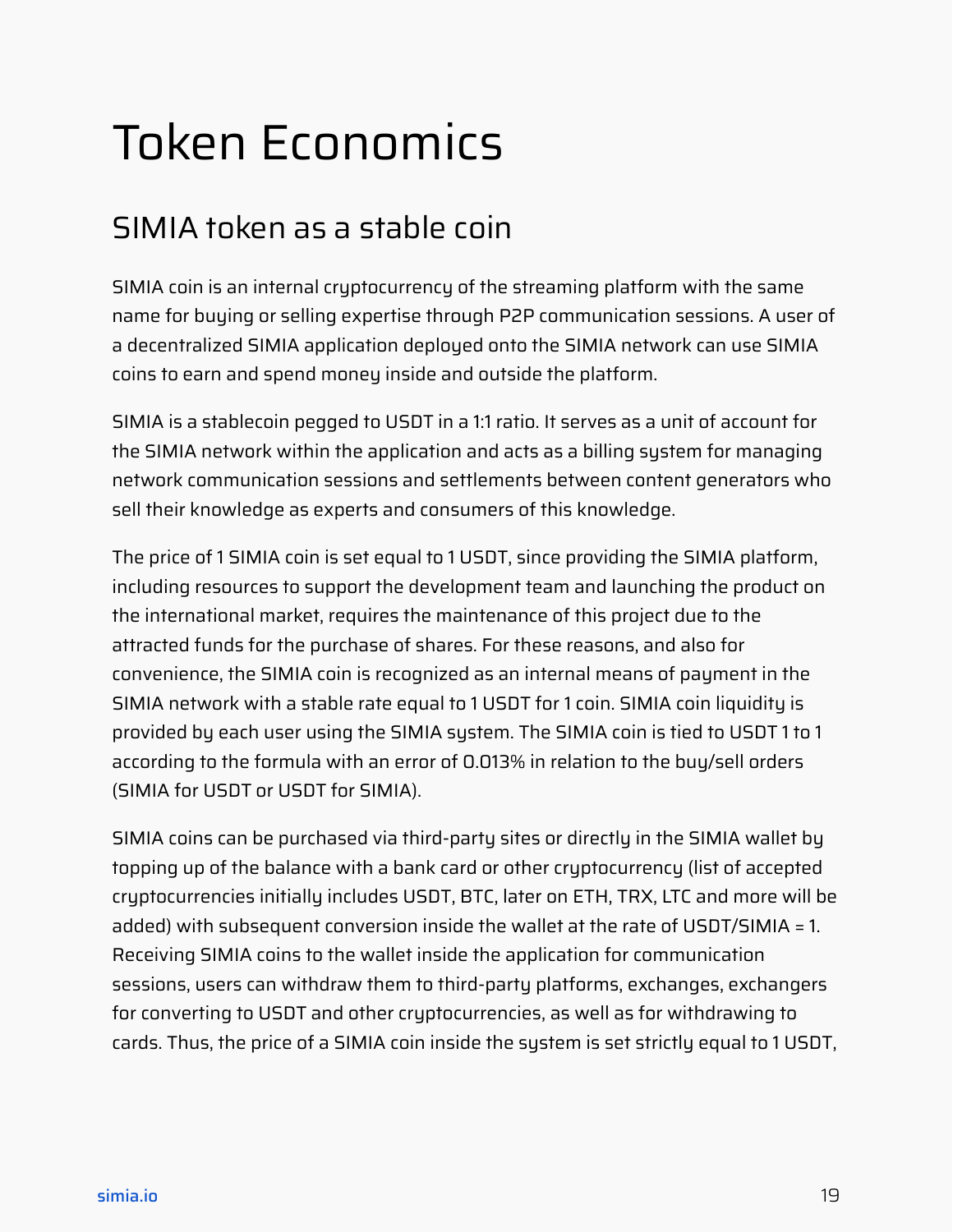and on the outside it is protected by price stability against USDT using the algorithm described below.

## <span id="page-19-0"></span>Mechanism of token price stabilization

SIMIA is an algorithmic stablecoin. The liquidity of the SIMIA coin is ensured by the internal transactions volume of the SIMIA system, as well as by trading on third-party platforms. The SIMIA target rate is set to 1 USDT at the algorithmic level with support for price changes of no more than 0.013% from the target rate.

In the event of market instability, the Constant Rate Stability Mechanism (CSRM) will be triggered to maintain the SIMIA coin value equal to 1 USDT. The constant rate stability mechanism is a process in which the USDT stable currency system helps regulate the target value of an asset in order to activate market forces to maintain SIMIA price stability.

The constant SIMIA/USDT = 1 rate is ensured by the internal algorithm of the system, preventing fluctuations in the rate of not more than 0.013%, which stimulates to sell SIMIA when the difference from the target rate is positive, and buy SIMIA when it is negative. Such a mechanism of automatic self-regulation of the exchange rate maintains the SIMIA market price close to the target price, thereby weakening the SIMIA volatility and adding liquidity in cases of imbalance in supply and demand.

A special reserve fund is used to ensure the operation of the constant rate stability mechanism in the SIMIA system. The fund consists of USDT and SIMIA coins, which are formed and accumulated by the system as it functions. Within the reserve fund the funds are redistributed from one coin to another when the rate stability mechanism is triggered to preserve the constant rate of SIMIA coin. The fund will also grow as new members join, the network expands and demand for the system services increases.

In accordance with the constant rate stability mechanism, when the SIMIA market price goes below 1 USDT, the SIMIA system reserve will be used to buy SIMIA for USDT in order to return the price to the target value. Similarly, when the SIMIA market price rises above the target rate, the same mechanism takes effect to sell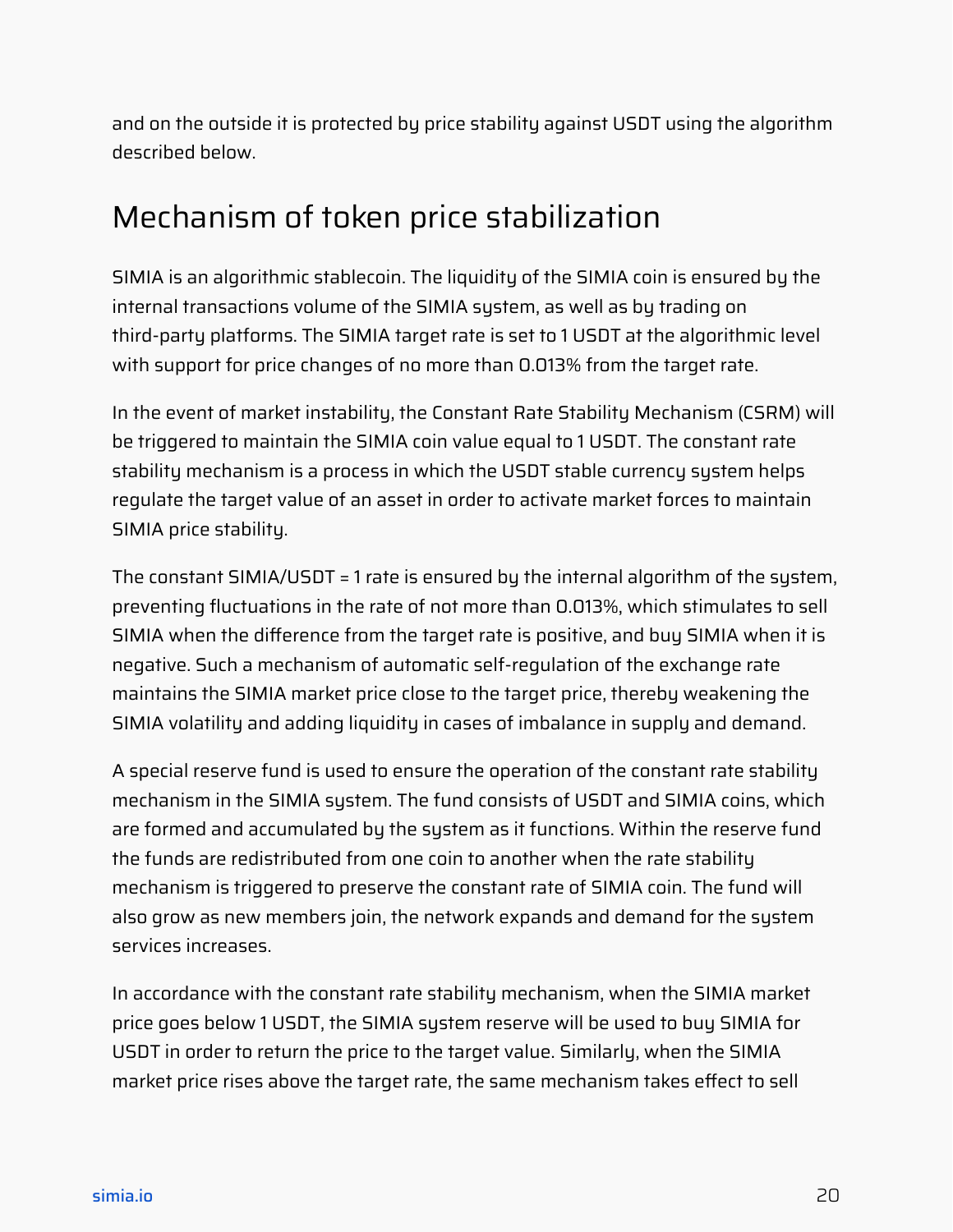SIMIA for USDT, lowering the market price back to the target rate. Thus, the difference between supply and demand with the help of the reserve will be equalized, keeping the market price of SIMIA at a constant level.

## <span id="page-20-0"></span>Risk management

Risk management consists of the following components:

- 1. The constant rate stability mechanism (CRSM). SIMIA coin rate stabilization is controlled by the Constant Rate Stability Mechanism (CRSM). This automated mechanism is embedded in the program code of the SIMIA system and allows the system to manage the special reserve fund to maintain coin rates on third-party sites to be SIMIA/USDT = 1, getting data from trusted oracles.
- 2. Trusted Oracles Management System. The SIMIA platform receives the internal price and SIMIA market price through decentralized Oracles. In this case, oracles refer to SIMIA/USDТ quotes on third-party sites. The list of trusted oracles is constantly updated and available in a separate section of SIMIA Space.
- <span id="page-20-1"></span>3. Change in price sensitivity of quotes. Changes in the price sensitivity of quotes affect the internal prices of the system to a certain extent, therefore the automatic system algorithm keeps the rate fluctuations interval to no more than 0.013% of the constant rate SIMIA/USDT = 1 in one direction or another.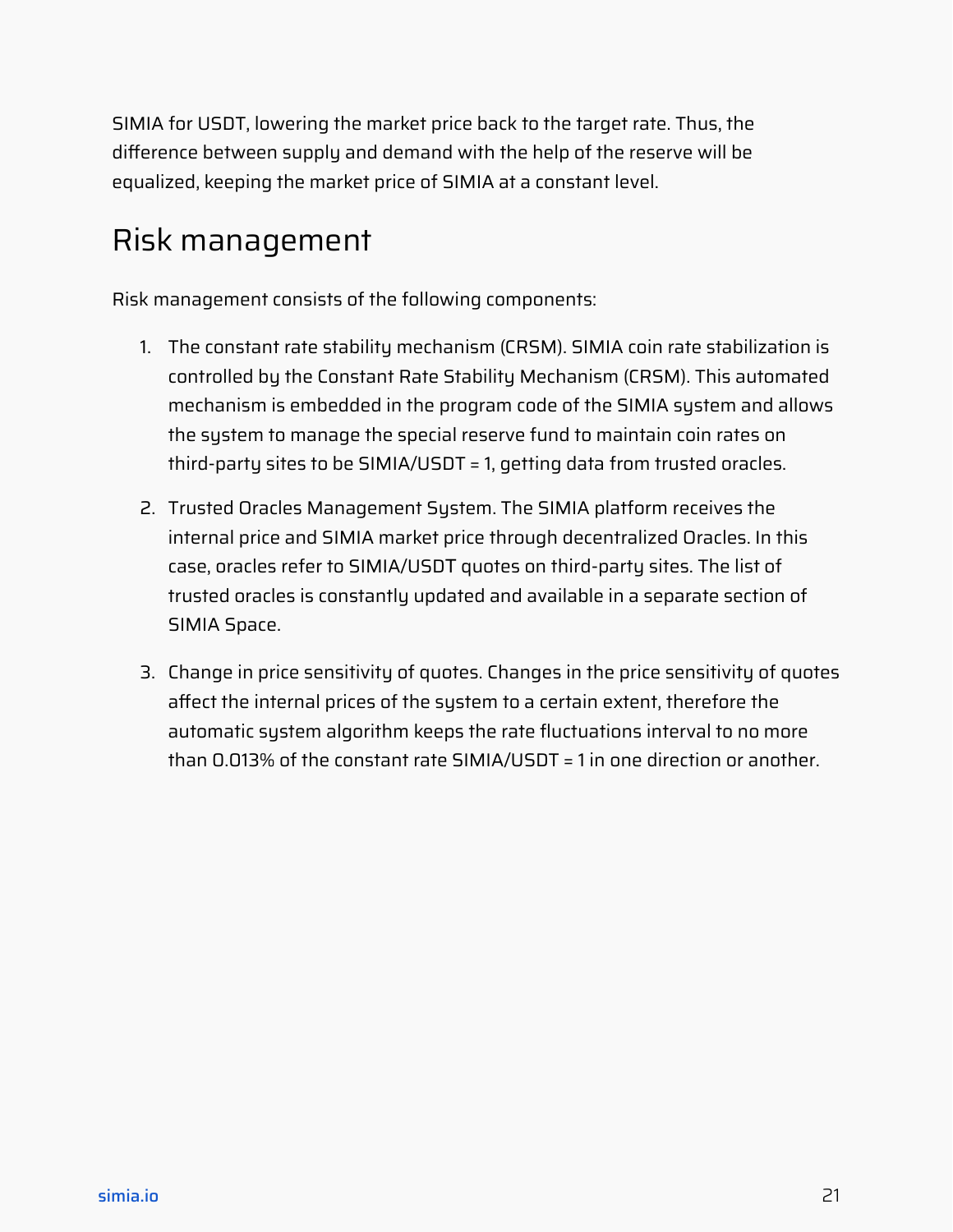## Token distribution

Initial token distribution for three categories of users:

- 1. Peer Connector master node owners will receive SIMIA tokens for joining the network and launching their node.
- 2. Developers will receive SIMIA tokens for joining the network DApp development community.
- 3. Users will receive SIMIA tokens for joining the network. They will be able to spend this amount only for communications.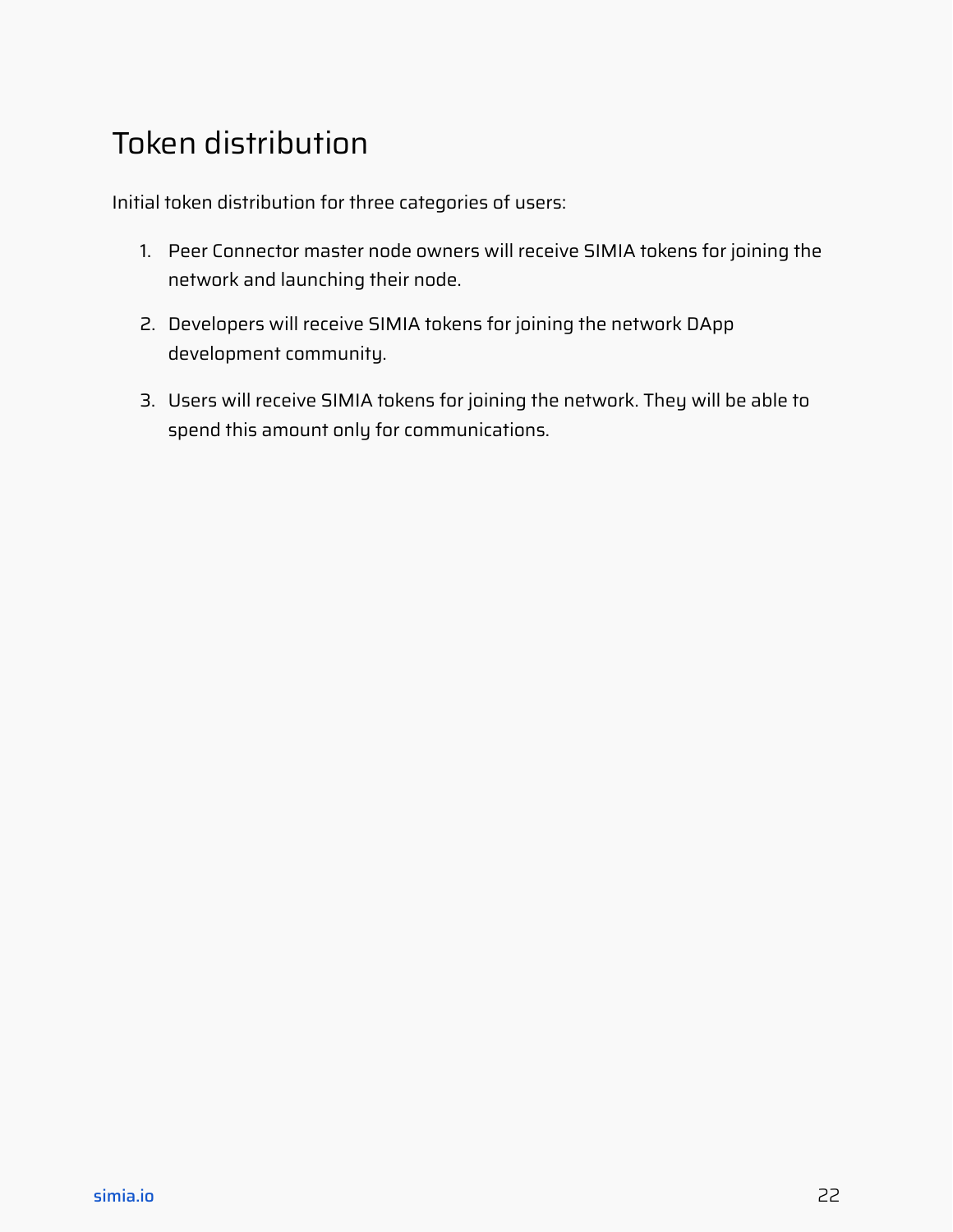## <span id="page-22-0"></span>Business Applications

## <span id="page-22-1"></span>Advantages of SIMIA system for business

SIMIA network allows anyone to become a member of a decentralized network for audio-video calls and earn money from communications with other users all over the globe. This system is unique as it provides instruments for P2P connections and also a billing system that works using a unified SIMIA token. This stable coin can be converted into FIAT currency accepted in the banking systems of the country.

Network participants earn money in three ways: users registered as experts monetize their knowledge via online consultations, owners of Peer Connector nodes earn commissions of 1.13% for each session and application developers earn by programming decentralized applications that can be deployed on the network.

SIMIA network as a business instrument has many advantages:

- 1. Independence: revenues gained from the master node can not be frozen or blocked by any third party.
- 2. Scalability: any client in any country can use the services of the master node and the entire SIMIA network which opens up a global scale for business opportunities.
- 3. Ease of entry: unlike any classical telecommunications business a masternode can be deployed with much more modest capital. Worth noting, that for an already existing community - SIMIA master node is a great tool to monetize it.

*Note:* The network does not operate as a tax agent for owners of master nodes. Calculation and submission of tax reporting is the responsibility of the owners of the master nodes.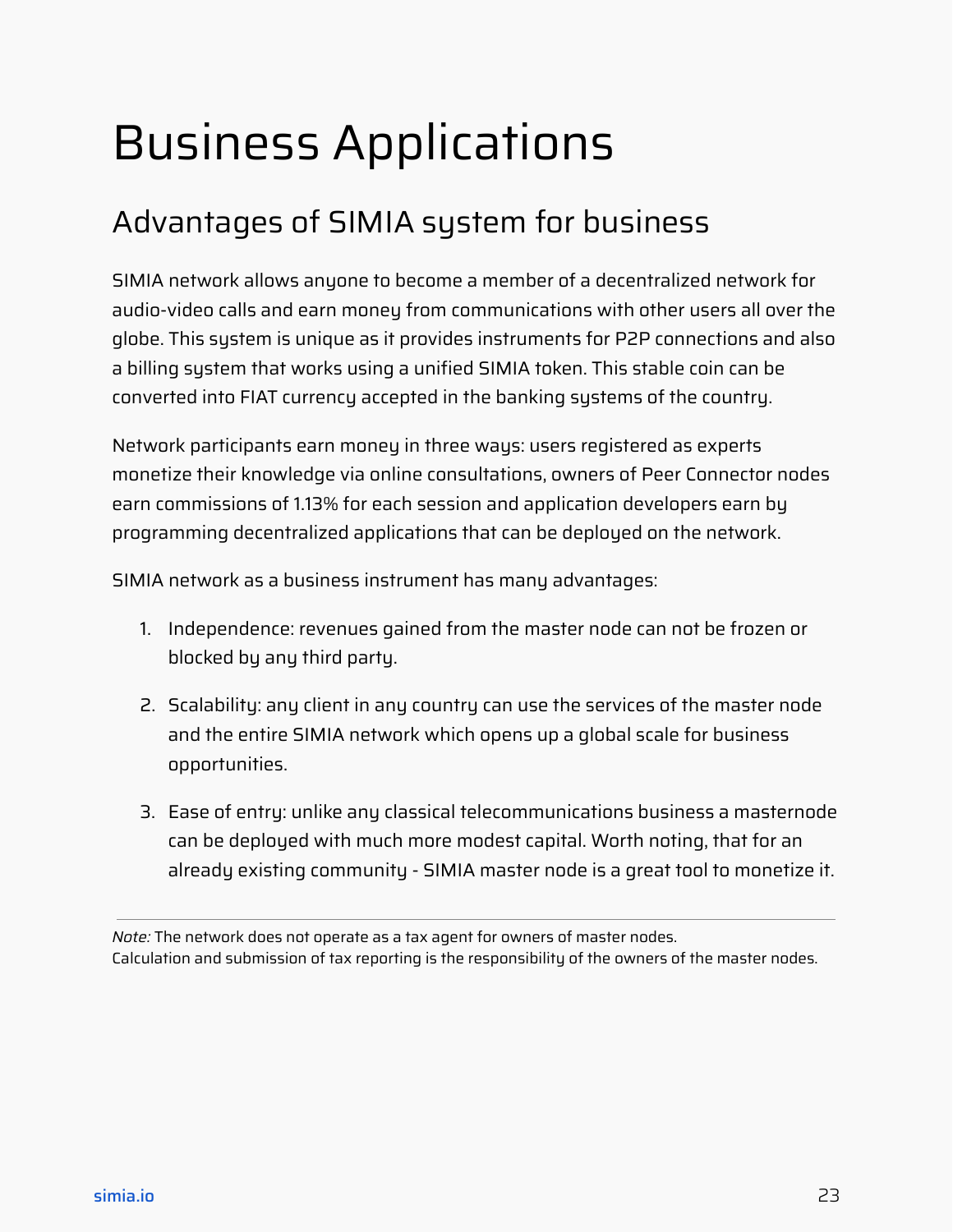#### <span id="page-23-0"></span>Use cases

#### From direct monetization of value to global streaming

There are a large number of potential use cases of SIMIA framework depending on the application that developer has in mind. The most important properties that the network provides (namely, decentralization, fast and reliable P2P connections and unified SIMIA token convertible to many FIAT currencies) allow to build border-free social and business interaction spaces.

Let's consider a few prominent use cases:

#### 1. **Direct monetization of expert's value**

Consider a centralized expert network, for example, LinkedIn. This platform is similar to SIMIA in many ways: the aim of it is to bring together experts in various professional fields. In order for them to communicate they need to pay quite a large amount of money to the web platform (LinkedIn InMail system). Thus, a middleman (platform here) monetizes the value of an expert rather than an expert themselves. On the opposite, within the SIMIA system any user can communicate directly to an expert for a fee without middlemen involved. A small commission earned by the Peer Connector master node is a revenue the owner of the node gets for maintenance of the network element(s) and billing. Decentralized SIMIA network is self-dependent: there is no single entity that owns or controls it.

#### 2. **Global streaming**

Global streaming on the platforms such as Youtube is highly problematic. Organizer of streams needs an efficient tool to process payments from users that are located all over the globe. There is no such tool at the moment that can be analogous to SIMIA's unified coin system. Therefore, Youtube bloggers and influencers are limited in their ability to monetize content globally.

#### 3. **Monetization of value rather than dependence on advertisement for large blogs**

Consider Instagram, where bloggers with a large number of followers earn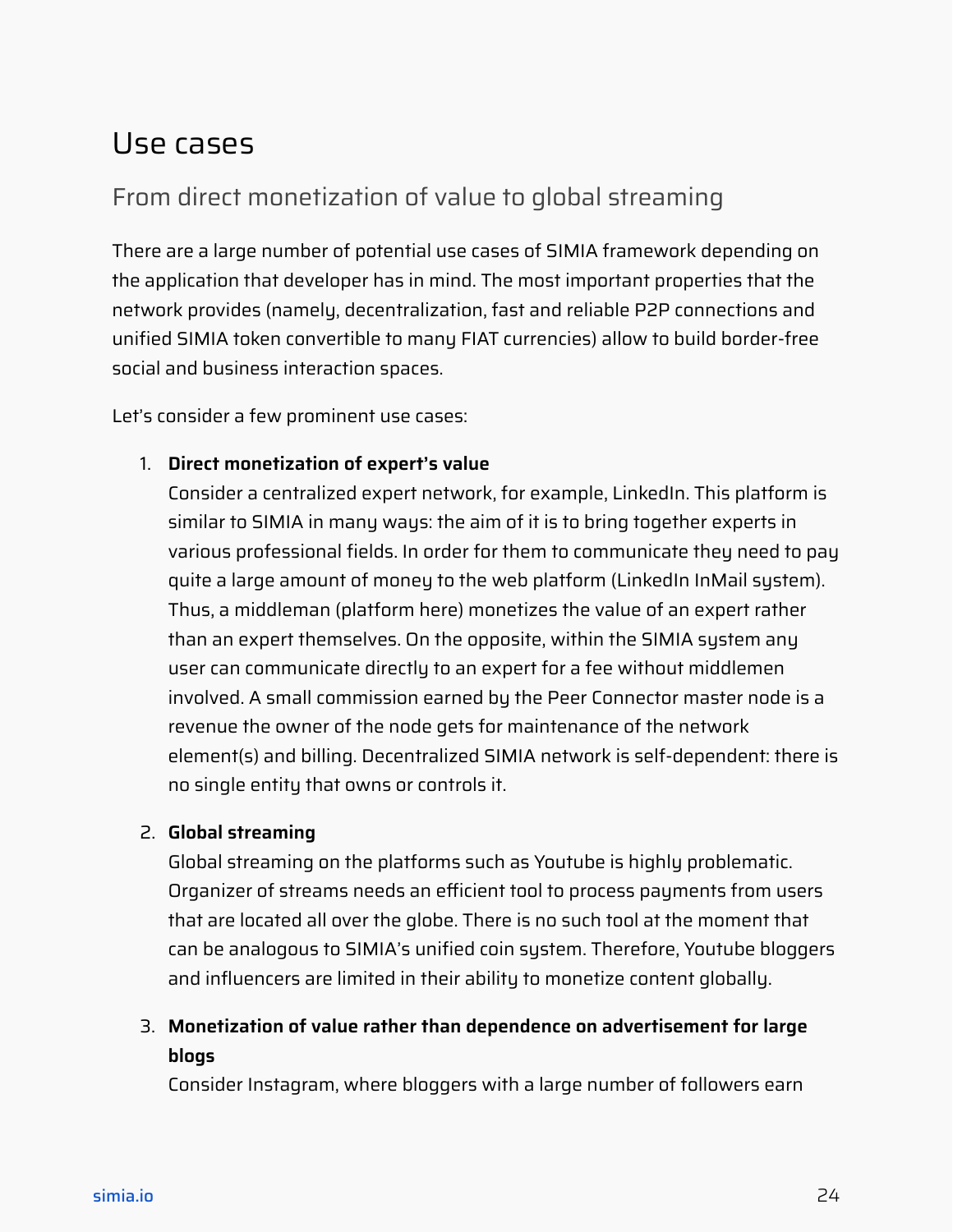mostly from advertising and personal products (if they create any). Apart from the fact that advertisement might be of small value for the followers, there is another problem: content that bloggers generate has an in-built cost value. Owners of content can not earn these money without a unified, fast and simple payment system. SIMIA network provides simple and effective tools for paid streaming.эк

Many other use cases can be generated based on the main properties of the framework.

## <span id="page-24-0"></span>Peer Connector profitability forecast

A master node (Peer Connector) is a remote server that connects users in peer-to-peer mode after verifying that there are enough funds on the caller's wallet. The master node earns on the activity of users who make calls using the network similar to the mobile operator earning from the activity of its customers.

Master Node (Peer Connector) is not a financial instrument with predicted profitability, but a full-fledged decentralized business, profitability of which directly depends on the number and activity of participants in the network.

The more participants join the communication network and the more activity they produce, the more revenue can be earned by a Peer Connector node.

Functions of the master node:

- accounting for the balance of the user making the call: if the balance is sufficient, the master node opens a communication channel between users.
- establishing a communication session between the users, the master node deducts the necessary amount of funds from the caller's wallet. After the call is completed, it credits the funds spent on the communication session to the wallet of the Content Generator (expert), while charging a fee for its services.
- for each master node, a single commission amount is set equal to 1.13% for each transaction processed by the node.